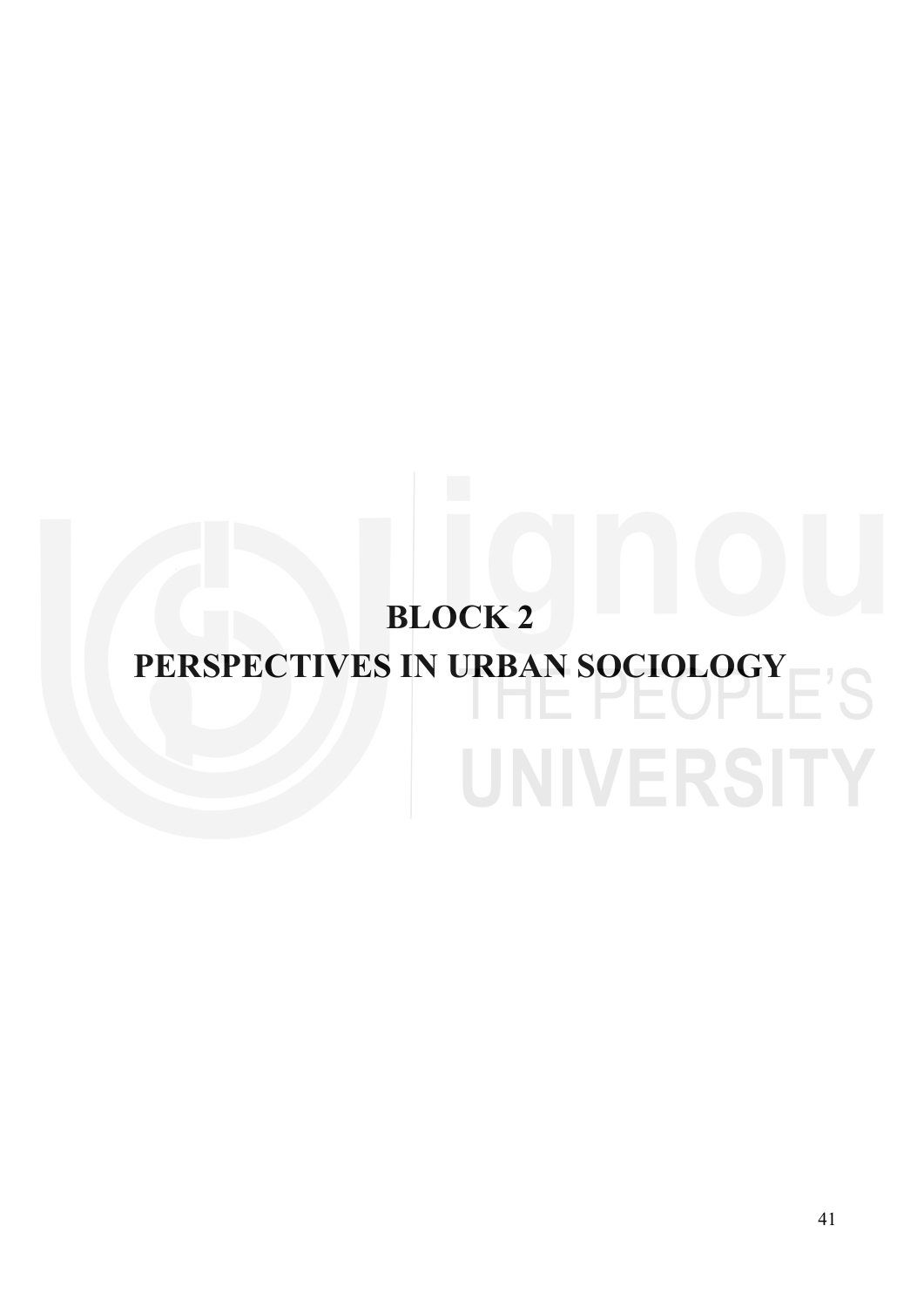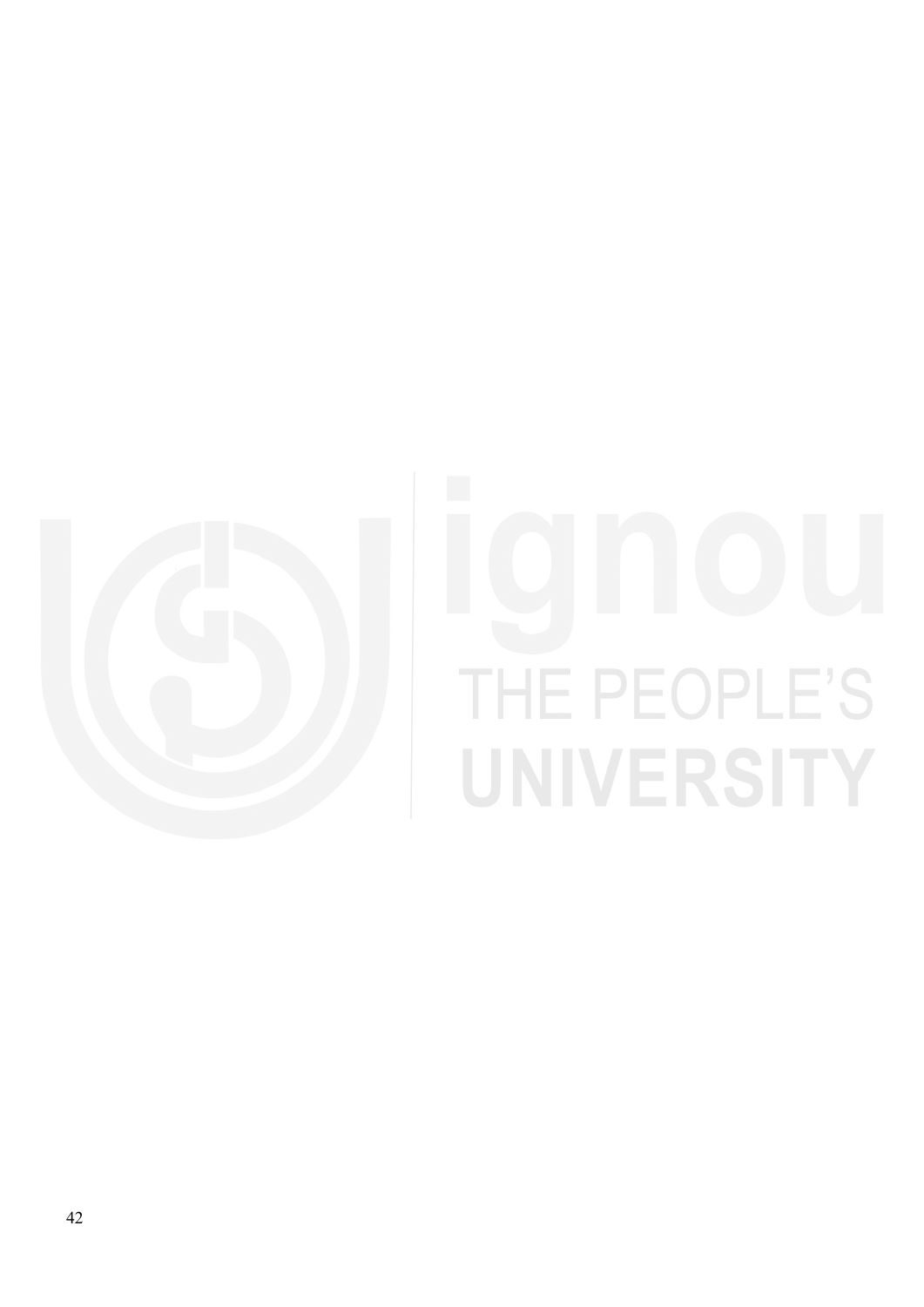# UNIT 4 ECOLOGICAL SPATIAL<sup>1</sup>

#### **Structure**

- 4.0 Objectives
- 4.1 Introduction
- 4.2 Concept of Ecology in Urban Sociology
	- 4.2.1 Growth of urbanism
- 4.3 The Spatial Set-Up of the City
	- 4.3.1 Burgess'City
- 4.4 Sociology and Anthropology in Urban Studies
- 4.5 Let Us Sum Up
- 4.6 References
- 4.7 Specimen Answers to Check Your Progress

# **4.0 OBJECTIVES**

After studying this unit you will be able to:

- Explain the concept of space in urban sociology;
- Discuss the concept of ecology and urban space;
- Explain the emergence of cities in different transitional zones;
- Describe the emergence  $\&$  growth of Chicago School and urban sociology.

# **4.1 INTRODUCTION**

You were introduced the idea of urban sociology and its nature and scope. Your will also learnt about urbanization and urbans. Very recently, many scholars took upon themselves to explore in the realm of 'urban sociology'. One of the major ethnographic works to understand this was carried out in Chicago in the late 1920s and 1930s. The strict boundaries between sociology and anthropology stands blurred here. The growth of Chicago presented a rather interesting case to study for all. Industries and commerce was growing rapidly due to which people from different places flocked in here. While some grew their businesses by leaps and bounds, some also witnessed poverty and losses like never before. While new peoples were tasting success beyond imagination, there existed stories of loss also. Thus, Chicago occupied a very volatile space in the fabric of movement & settlement. Though by the end of 19th century, the attraction to the city might have lessened, it still occupied a prominent place for development, cultural overlaps & growth.

 1 Written by Dr. Ekta Jain Sethi; Sr. Research Scholar; SAU New Delhi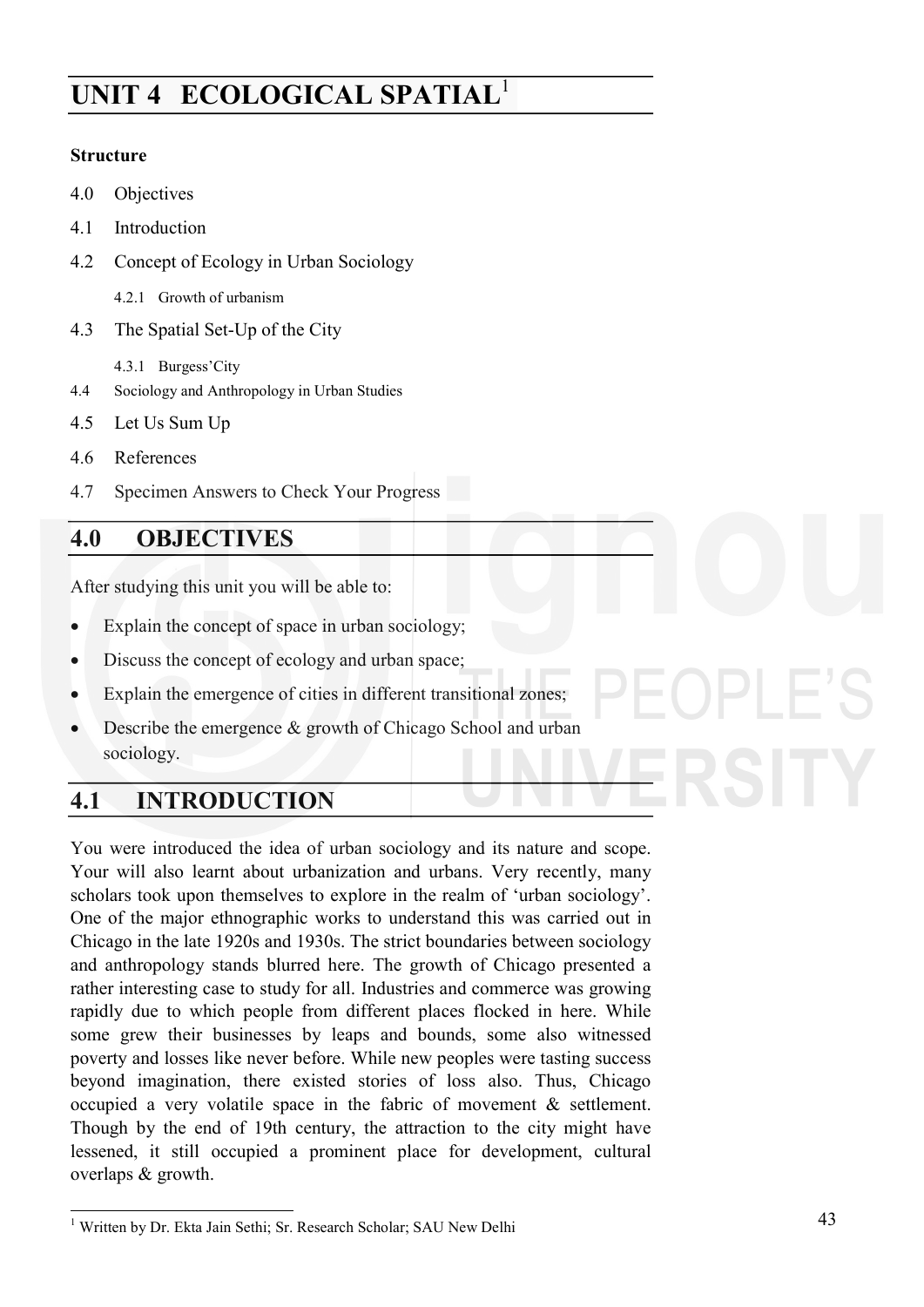New institutions paved way for newer trends. University of Chicago had set up its Sociology Department in 1892. The recruits came in from more established fields of study. Two streams of learning thus began. While one concentrated more on theorising and social philosophy, the other was more concerned with social movement. Both knowledge domains aimed to help in improving human conditions and life. One of the major influence here was that of William Isaac Thomas.

Towards the end of his time here, he introduced the idea of 'social disorganisation'. This meant the weakening of influence of rules that would have acted upon the individuals in a group. With time, Chicago Urban Studies gave much emphasis to this idea. Apart from such concepts, a major role played by him was in getting Robert Park to the field of urban sociology. One of his most prominent works has been 'The City: Suggestions for the Investigation of Human Behaviour in the Urban Environment' published in 1915. The talent that he had allowed him to envision urbanism both at a grand level as well as in minute detail. He laid out various diverse characteristics of an urban neighbourhood. While some existed as small worlds within themselves, some existed as a mix of immigrants living together with little contact of other groups, some were individuals constantly on a move also. Such different and varied neighbourhoods fell under urban sociology and had to be described. The ecological perspective within this provided an interesting way to look into the social fabric of society.

# **4.2 CONCEPT OF ECOLOGY IN URBAN SOCIOLOGY**

The growth of urban life is quite interesting. The American image in the era of 1950s had let to affluence & a certain kind of lack of any visible difference. There was mediocrity in terms of homogenisation. The aspects of race, poverty, ethnicity resurfaced in the 60s and were put under the umbrella of 'urban problems'. Migration caused by international labour and refugees of political upheavals led to significant changes in character of the city in Europe around the same time. A search and exploration for new understandings began. Until now, explorers were looking far beyond but these changes were now being witnessed just around them.

One of the major changes that urbanism saw was division of labour and its intensification. While the earlier forms of social organisation was built upon kinship bonds, personal relationships etc., now a more rational and specialised human being was emerging. This also led to a need to focus on institutions like family, courts, kinship, political apparatuses and others and their existence in the changing scenario. Also, new occupations like that of a detective, newspaperman and so on were surfacing. All these questions needed deliberation.

The moral order according to Park was a crucial factor in any society. However, this moral order in the urban scenario was not being marked by civility but by money  $\&$  exterior signs like fashion etc. Thus the individual became human only in recognition by others. In his words, "Under these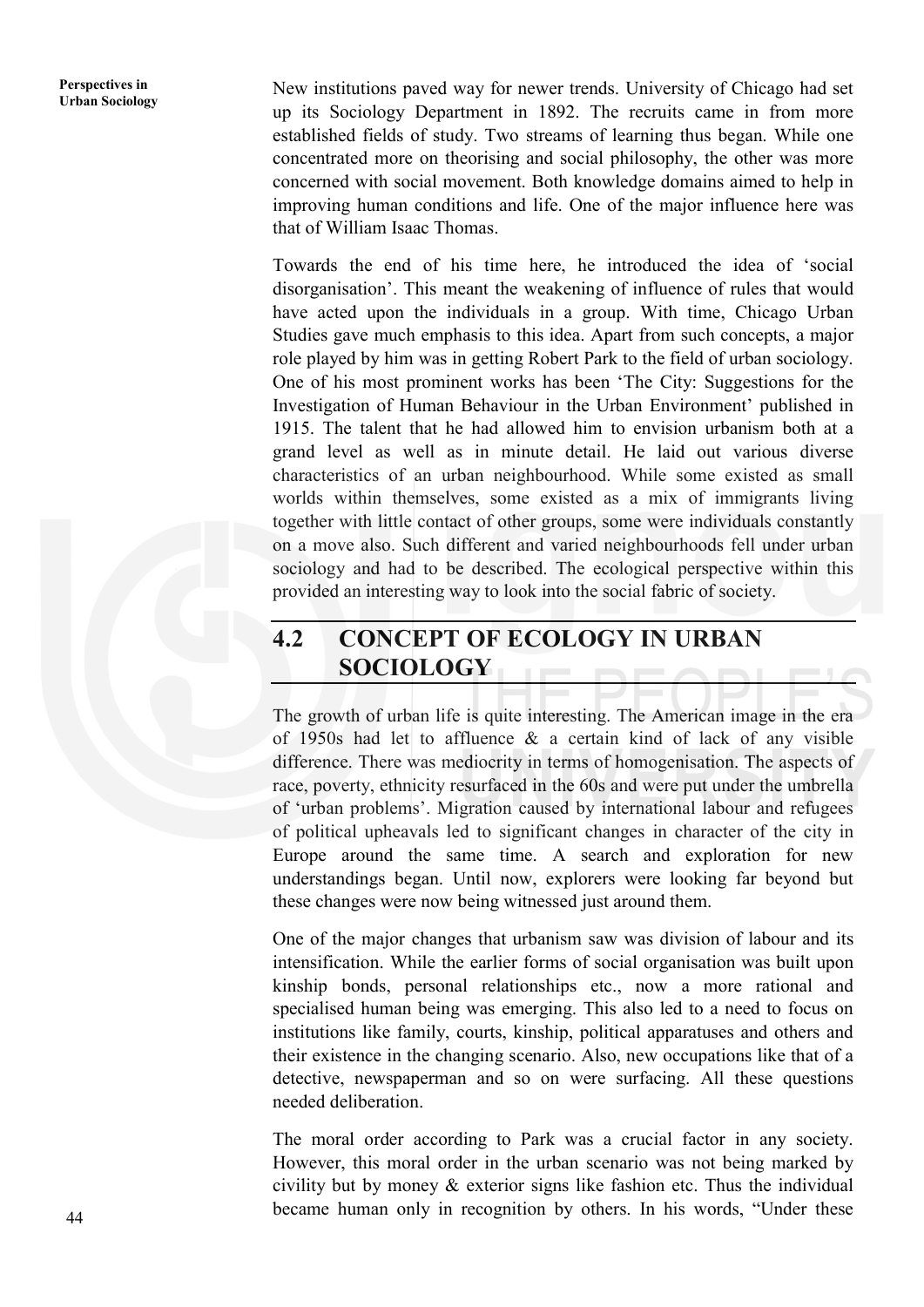circumstances the individual's status is determined to a considerable degree by conventional signs-by fashion and 'front'- and the art of life is largely reduced to skating on thin surfaces and a scrupulous study of style and manners" (Park 1952:47). This superficiality of social relations became the hallmark of urban society. However, this is not to completely disregard the existence of close and personal relations also. It would be quite probable for people in a city to keep different types of company, the characteristics of all hugely diverse from one another.

#### **4.2.1 Growth of Urbanism**

Urbanism is not to be understood as a one day affair. It can be seen through various studies that highlight diverse aspects of change and urban life. We shall discuss some of such prominent works here. The concept of 'Hobo' from Nels Anderson's 'The Hobo' (1923) explains Chicago's social worlds quite aptly. Hobo could be considered as the migrant worker doing odd jobs with lack of something permanent. With the coming up of new towns and cities, the social mobility increased. Chicago still remained the Hobo's capital with railroads, trains, & important means of living. Anderson himself had been a hobo as he dropped out of school & had been living such a life. This literally was participant observation where he lived and studied the streets, villages, alleys, and so on.

The people could be categorised into five types, hobo being one of them. The first was the seasonal worker whose life mainly revolved around the realm of agriculture. Second was the hobo or migrant worker. The third was just a migrant. He did not work and lived off by begging. The fourth was a home guard who was an important worker but cannot be considered as a migrant. The last was considered to be a bum who was neither working nor migrating.

There existed a host of reasons for the homeless men to becoming homeless as everyone had their own personal reasons. While some were forced out of work, others needed new jobs. Some had family crises while some were dealing with problems like alcoholism etc. Only a single reason could not be given for all homeless migrant beings. The women were not present at every moment. Many were not married. Religion conversion was done by hobos in order to avail bed facility. Most had a lot of time in hand but less money and thus could stick to window shopping and walking to different landmark points of the cities. Mission organisations and charities were not a part of their daily life and kept at a distance. Social organisation for them was thus quite weak. According to Park, Hobo was the bohemian "in the ranks of common labor".

The existence of 'gangs' was an interesting concept here. Thrasher's work has been very insightful in this context. Delinquency in urban life came across and was studied in his significant work 'The Gang' published in 1927. The age group of group members was varied though most were belonging to the adolescence stage. Territorial aspect was quite important in context of characterising the gang. The gangs passed through the transitional zones of Burgess' scheme of settlements. The social characteristics marked the gangs there. However, with time, the formation of these gangs declined as they

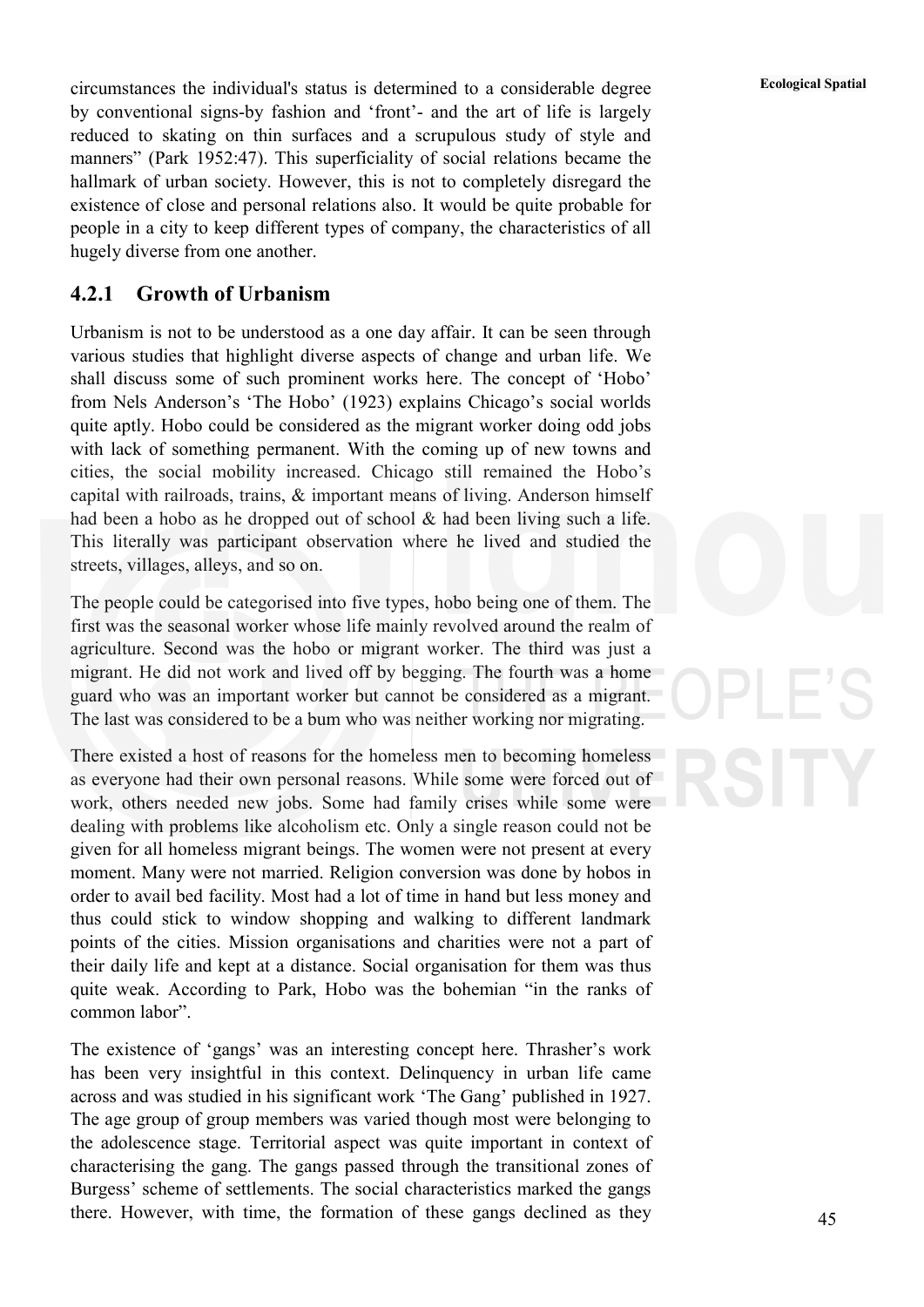moved from one zone to another zone towards more settlement. These gangs formed an integral part of social disorganisation that signified the transitional zone. Ethnic groups also led to the formation of such gangs sometimes. This is important to note that ethnicity was not the only factor for gang formation. Different economic levels of groups was a major reason for such strict boundaries. Gangs were often based on neighbourhood basis and emergence of ethnic gangs seemed natural in the circumstances. If there seemed any danger to the gang unity, the ethnic differences would heighten and lead to gang conflict. The gangs became more mixed in mixed neighbourhoods.

It is interesting that Thrasher found these gangs even in groups of children in formal and informal play groups. It thus seemed more appropriate to understand different aspects of the social organisation through this social field of gangs. The groups over time had set up their own traditions and rules thereby converting into a gang. Increasingly this gang faced opposition from surroundings, it would turn into a conflict group. Gangs didn't always exist in conflict. In fact, their major motivation lied in roaming around and creating an imaginary world that helped them to move out of their existing conditions, if only, momentarily also. Status inequality and independence posed major problems in terms of gangs formation, existence and functioning. The Gang was a platform to help human beings to be true raw self. Various personality types can thus be seen to be emerging in this changing scenario and these became the hallmark of urban life.

#### **Check Your Progress 1**

- 1) Pick the correct option for each statement
	- i) Who wrote "The City: Suggestions for the Investigation of Human Behaviour in the Urban Environment"?
	- a) Max Weber
	- b) Robert Park
	- c) Castells
- ii) Hobo is generally considered to be?
	- a) Migrant worker
	- b) Politician
	- c) Social activist
- iii) Delinquency in urban set-up has been studied carefully by Thrasher in his significance work that is?
	- a) Division of Labour
	- b) The Gang
	- c) The Hobo
- 2) Elaborate and explain the existence of Hobo in the urban life in context with space.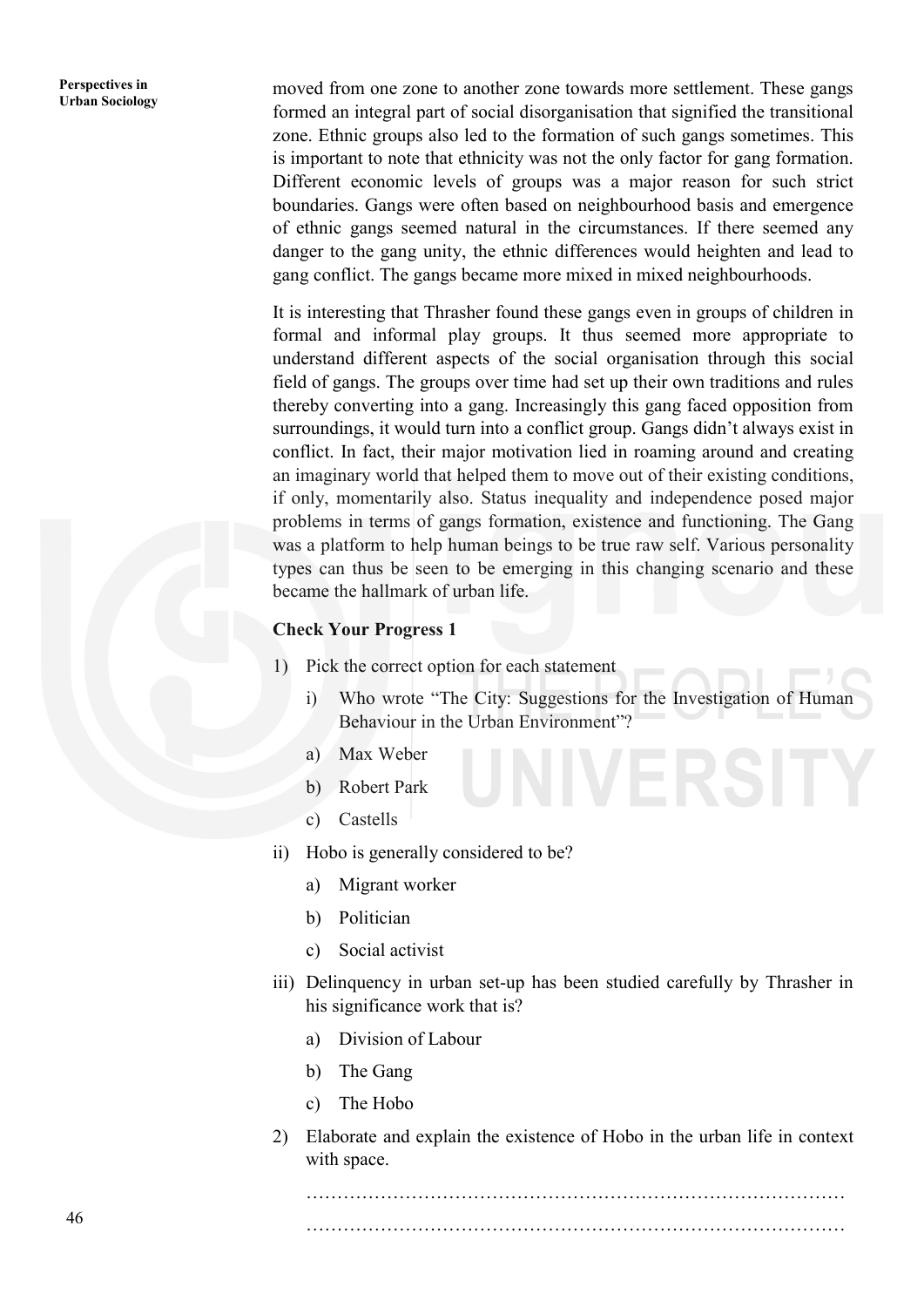# **4.3 THE SPATIAL SET-UP OF THE CITY**

One of the major characteristic of urban neighbourhood was that all are very diverse from one another and they are also quite dynamic in nature thereby changing often. Competition became a way of existence. People acted like other people who constituted a sub-stratum. Darwinism took over the ideas of consensus and communication. The most powerful inhabitants would thus acquire the best of locations and the others would adjust accordingly. Dominance along with symbiotic relationship between people was important in locating and relocating them.

## **4.3.1 Burgess' City**

In fact, this is the root for Burgess' idea of an ideal type of a city (Fig. 1). The first circle was the central business district. The next circle could be understood as a route to transformation. There was continuous effects of business and economy from the centre to here. Yet, there still existed contrary things like the arts, immigrants etc. 'Natural areas' that referred to neighbourhoods growing naturally, were thus created by the economic forces according to Chicago sociologists. The criticism faced by this was the generalisation from placing Chicago like this to placing other cities in a similar manner.

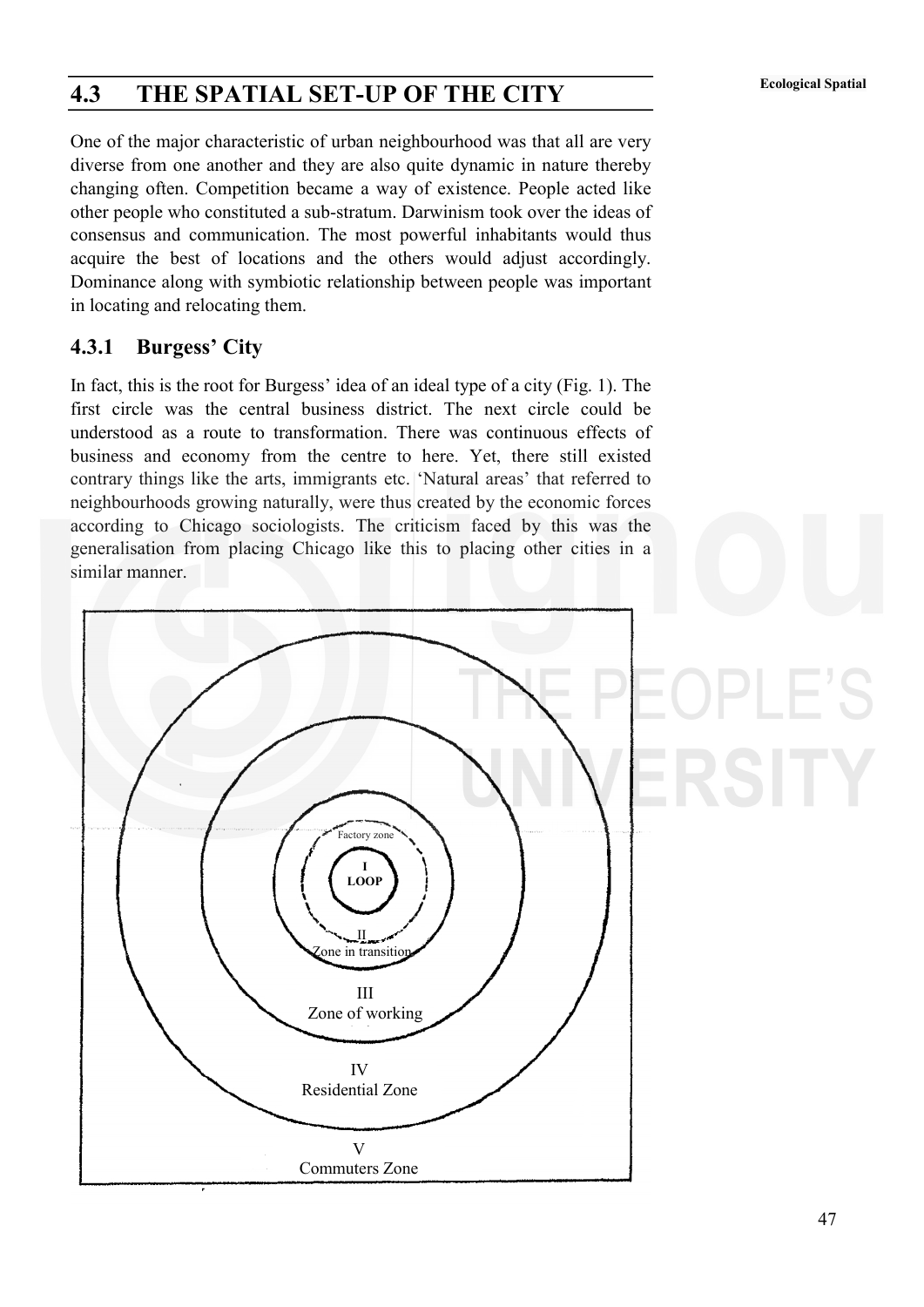It was thought that this idea presupposes complexed division of labour. This high level of differentiation with separation of residential and work spaces didn't seem appropriate from perspective of travel and others. The fact that land was always on the market and had not other value also was critiqued. Given all the drawbacks, this theory definitely helped the Chicago sociologists. There was a certain kind of anchoring provided to them through which transitional zones could also be studied. However, the ecological concepts of space was always influenced by cultural factors and human consciousness. Though, for some areas, the space was more central to understand social features like a city.

# **4.4 SOCIOLOGY AND ANTHROPOLOGY IN URBAN STUDIES**

A mix of reactions came about with the stress on urban sociology. It is important to not separate anthropology from sociology. In fact urban sociology is most likely to be similar to what we may call urban anthropology. While there are accomplishments, there also exist several unresolved issues and an unsure future. Though it stands with the potential of becoming the pillar of strength for modern social anthropology. However, some criticise it for dealing with content and subject matter that should really not fall under its gamut. Some thinkers discuss about the inefficiency of theoretical perspectives and methodological learnings provided by anthropology. It shall be justifiable to say that two streams of urban studies came up here; one resembling the modern day urban sociology and the other is closer to anthropology. The ecological approach to the study of urban was inspired by biological and social ecology. It has been beneficial towards understanding urban sociology.

#### **Check Your Progress 2**

1) Who gave the Concentric Zone theory and what is the core of the city structure?

 …………………………………………………………………………… …………………………………………………………………………… …………………………………………………………………………… …………………………………………………………………………… ……………………………………………………………………………

2) How is urban sociology and anthropology linked in terms of urban studies?

 …………………………………………………………………………… …………………………………………………………………………… …………………………………………………………………………… ……………………………………………………………………………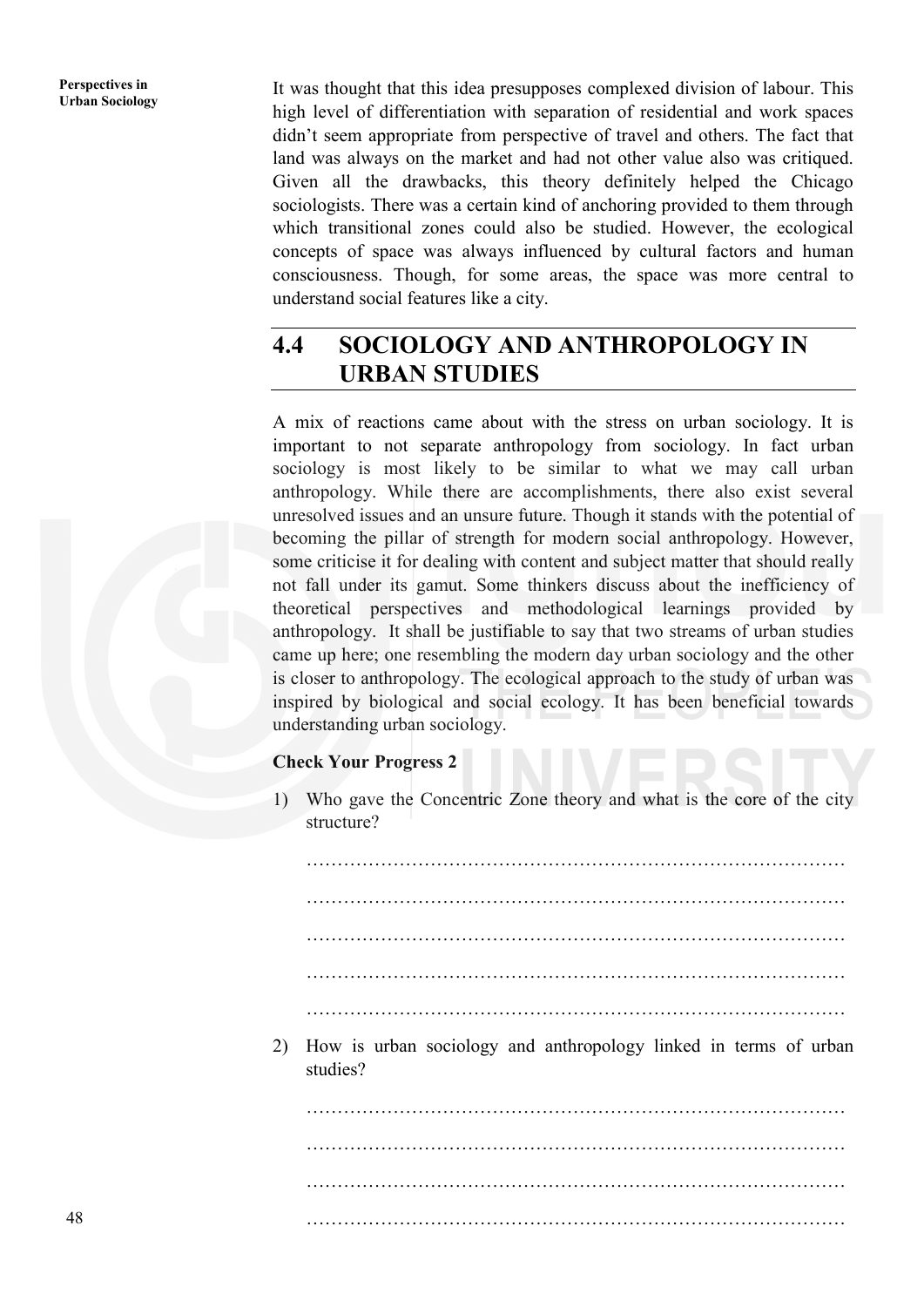# **4.5 LET US SUM UP**

In this unit on Ecological spatial you learnt about the concept of ecology in urban sociology.

If one sees each study in urban sociology in itself, it becomes evident that Chicago school produced rich work describing, elaborating and explaining different ecologies of gangs, deviant occupations, public entertainment groups, neighbourhoods and so on. This perspective stands important and crucial in the domain of Urban Sociology.

# **4.6 REFERENCES**

Anderson, Nels. 1961.*The Hobo*. Chicago: University of Chicago Press.

Hannerz Ulf. 1980. *Exploring the City: Inquiries Toward an Urban Anthropology*. Columbia University Press.

Park, Robert 1967. *On Social Control and Collective Behaviour*. Edited and with an introduction by

Ralph H. Turner. Chicago: University of Chicago Press

Thrasher, Frederic M. 1963.*The Gang*. Chicago: Unh'ersity of Chicago Press.

# **4.7 SPECIMEN ANSWERS TO CHECK YOUR PROGRESS**

#### **Check Your Progress 1**

1) a) B

b) A

- c) B
- 2) The concept of 'Hobo' from Net Anderson's book" "The Hobo" (1923) describes Chicago's social world where Hobos can be described

#### **Check Your Progress 2**

- 1) E.W Burgess gave the concentric zone theory based on his study of the city of Chicago of United States of America. The core of the city is called the Central Business District or CBD.
- 2) Urban Sociology and Urban Anthropology share a similar Subject matter which is the study of cities and the issues related with them. However, the sociological theoretical background of sociology as well as, the methodologies differ from each other.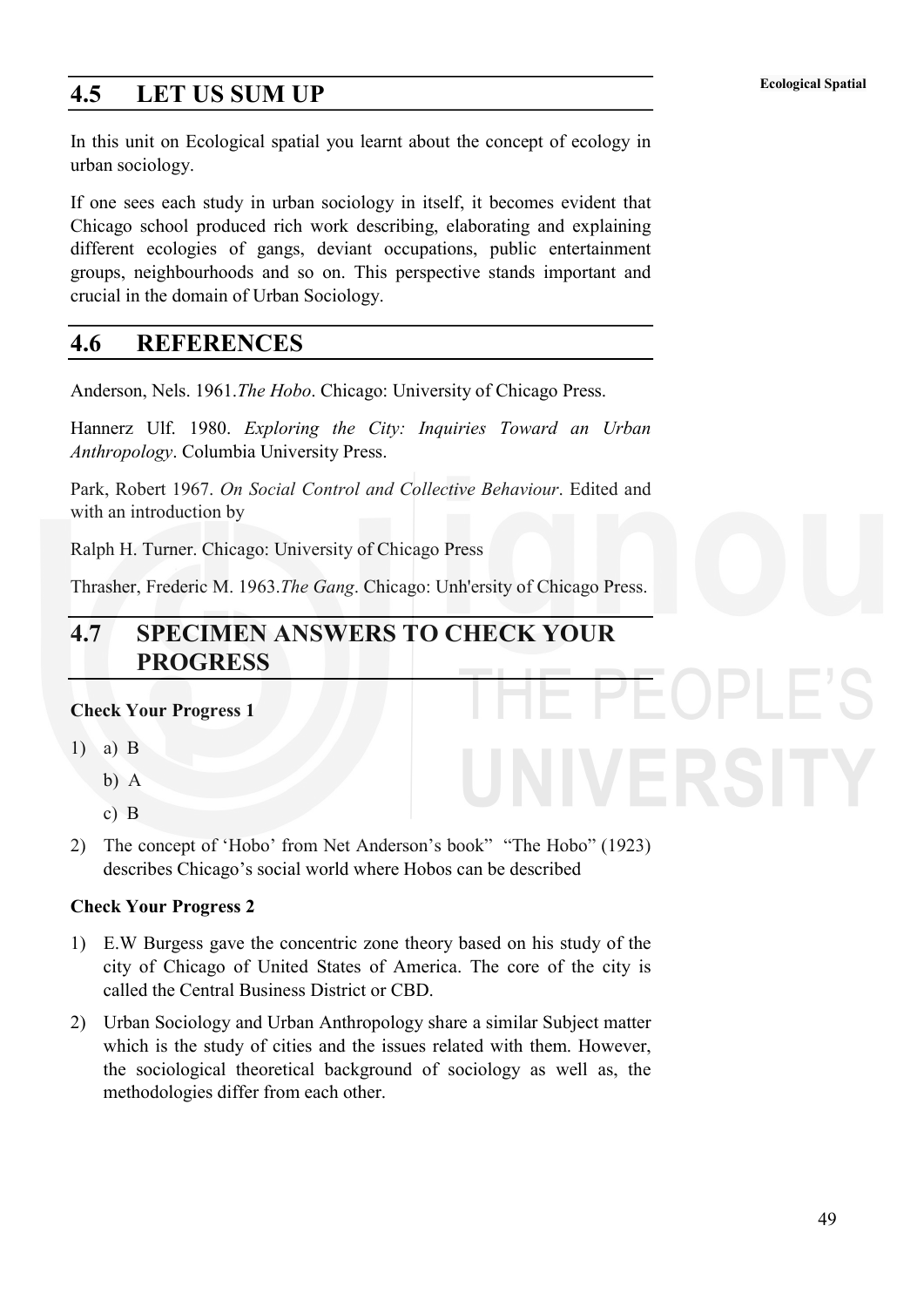# **UNIT 5 POLITICAL ECONOMY**<sup>1</sup>

#### **Structure**

- 5.0 Objectives
- 5.1 Introduction
- 5.2 Understanding the terms politics and economics
- 5.3 Historical account of political economy
- 5.4 The concept of Political economy
- 5.5 Elements of Political Economy
	- 5.5.1 Production
		- 5.5.1.1 Labour
		- 5.5.1.2 Capital
	- 5.5.2 Distribution
		- 5.5.2.1 Rent
		- 5.5.2.2 Wages
		- 5.5.2.3 Profit
	- 5.5.3 Exchange
	- 5.5.4 Consumption
- 5.6 Urban Political Economy
	- 5.6.1 The Neo-Marxian Approach
	- 5.6.2 The Neo-Weberian Approach
- 5.7 Let us sum up
- 5.8 References
- 5.9 Specimen Answers to Check Your Progress

# **5.0 OBJECTIVES**

After going through this unit you will be able to:

- Describe the two terms politics and economics and the relationship between the two;
- Discuss the history of political economy;
- Outline the general conceptions of political economy;
- Explain the elements of political economy; and
- Describe the nature of urban political economy.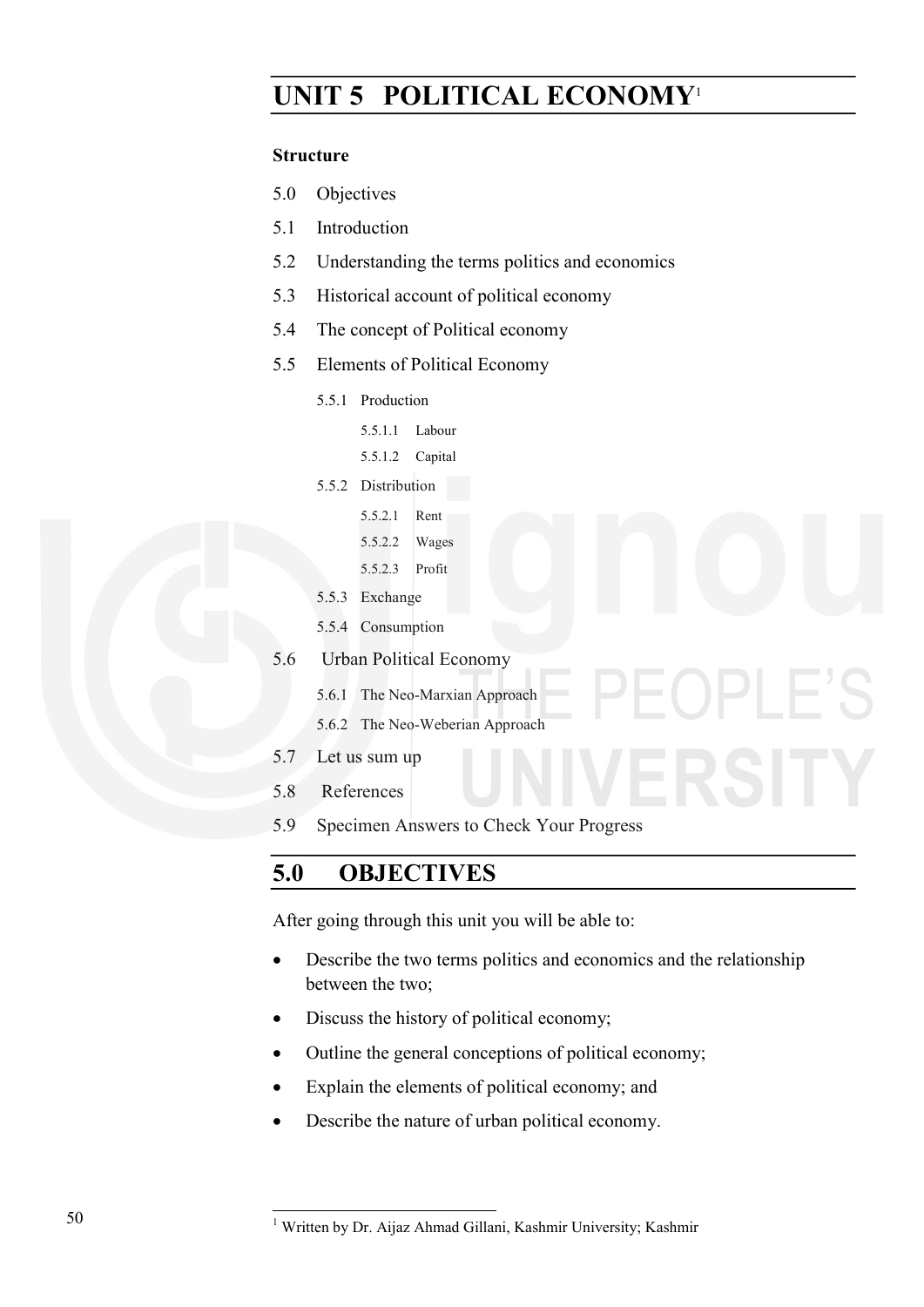# **5.1 INTRODUCTION**

Political economy in general means distribution of power. It highlights the role of capital in policy-making as well as politics. In urban areas, its main focus is on the relationship between the local governments and the capital, where in capital includes financial estate as well as real estate. The relationship between local government and capital is not established in a certain local space; instead its establishment is based on the functioning of cities, states and nations as well as the national and international capital. In this unit, we will discuss the basic concept of political economy and also political economy in urban spaces. Through a detailed historical account of political economy, the unit provides an overview of how political economy has been understood starting from Adam Smith's  $17<sup>th</sup>$  century understanding to Karl Marx's  $19<sup>th</sup>$  Century. The unit also offers a conceptual framework of political economy through identifying the foundational principles of it to understand how political economy can be used for the analysis of economic system. It discusses four important elements of political economy such as production, distribution, exchange and consumption and then shifts its focus to understanding political economy in the urban spaces through using two important approaches – Neo-Marxian approach and Neo-Weberian approach.

# **5.2 UNDERSTANDING THE TERMS POLITICS AND ECONOMY**

Now before we start discussing the broader concept of political economy, let us try to understand the key terms associated with it such as politics and economy. Two conceptions of politics exist in literature and these two conceptions contradict each other which makes politics difficult to define. The two conceptions are the broad and narrow conceptions. The narrow conceptualization of the term implies that only politicians engage in politics. The supporters of this conceptualization of the term argue that only politicians and the machinery of government are closely associated with politics. In this sense, politics is considered as action performed by the state. However there are many other people who fall outside of the boundaries of politics as they do not take part in decision-making. This constitutes the broader conception of the term politics according to which politics occurs both within the institutional boundaries of the State as well as outside of it. Those who support this claim believe that politics cannot be confined to the government only but it exists even outside of it. Given these two conceptions of the term, there has been a disagreement among political theorists as to which conceptualization fits well in the definition of the term politics.

There has been diverse understanding of the term politics depending upon the context in which the term is used. In fact, its definition keeps changing from time to time. So there are a wide range of meanings attached to the term. And therefore, it becomes difficult to mark a divide between what can be considered as political and what cannot. But as such, politics cannot be considered as merely an act of governance but it is generally understood as an instrument of achieving the goals of the society.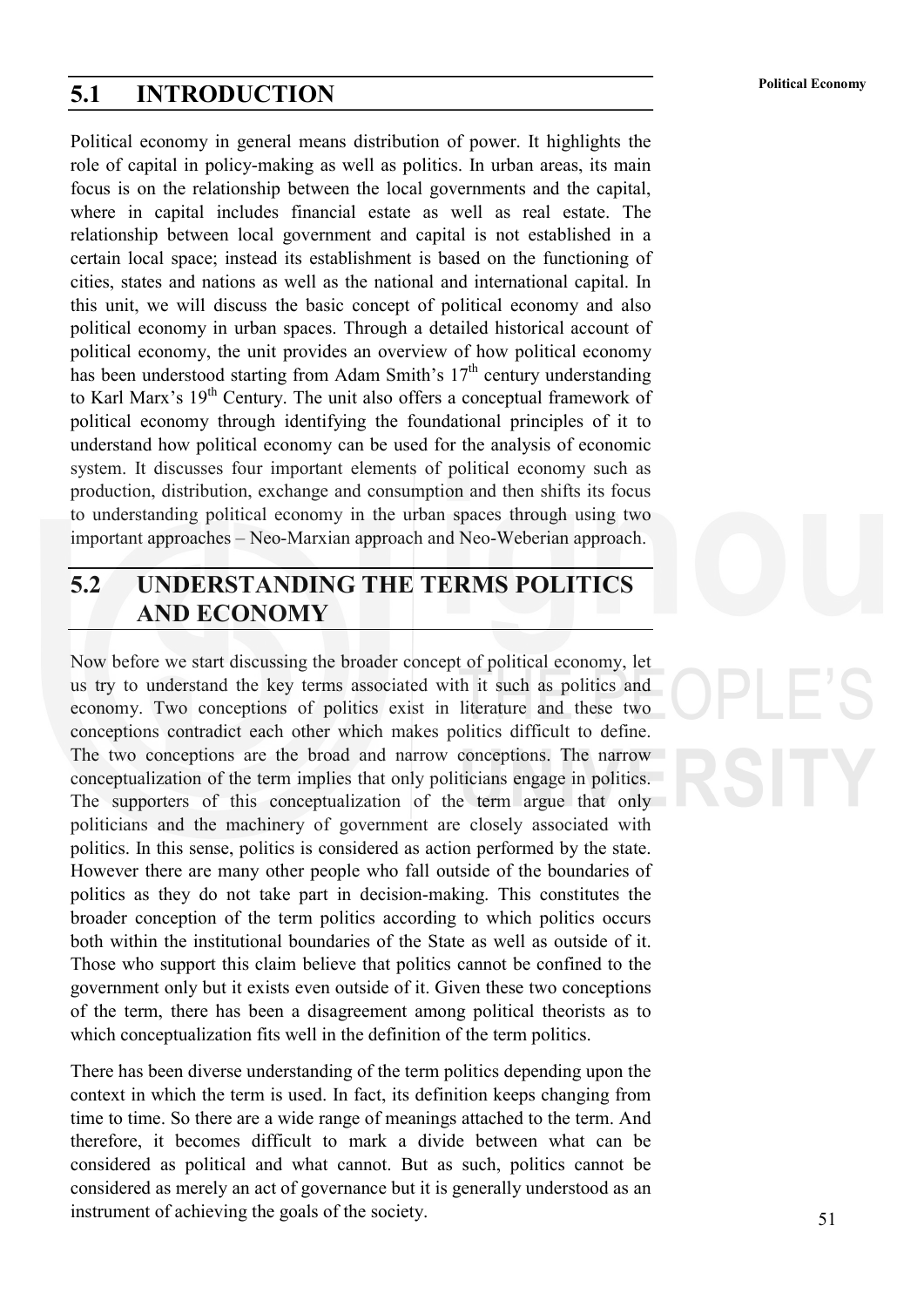On the other hand, economy can be understood as a system of institutions that plays a vital role in the production of commodities and their distribution in a given society. It is through economy that one determines the ways in which resources are distributed in a society. Economy also helps in determining the value of the goods and services and helps to identify and sort out the goods which can be traded and exchanged against other important goods not produced within the nation state. The way in which society organizes its economic system is basically a political issue. Political and legal institutions govern the way in which economy can be strengthened and resources distributed.

There are basically two categories of any economic system. One is the market system in which people own and control the means of production rather than state. In this system, what governs economy is the supply and demand of production in the sense that low supply during high demand increases the price and high supply during low demands reduces the prices. The other is the command system in which there is the centralization of economic system. This means that the decision making in economic system lies with the state. In command system, the state has a complete control over the means of production. Now since the two terms of politics and economy have been explained, in the next section, you will understand the history of political economy.

# **5.3 HISTORICAL ACCOUNT OF POLITICAL ECONOMY**

Political economy has since the past been understood differently by different social scientists. For example, Adam Smith has defined political economy as "the science of managing national resources in order to generate wealth" (Smith, 1776[1981]). Similarly for Marx, political economy means how the owners of the means of production controlled the historical processes (Marx, 1859 [1993]). During the  $20<sup>th</sup>$  century, political economy was understood as an area of study comprising of the inter-relationship between economics and politics; it was also understood as a methodological approach which was divided into economic approach and sociological approach. Economic approach emphasized upon the individual rationality while as in sociological approach, the level of analysis was the institution.

Basically political economy entails the study of the linkages between politics and economy in terms of how politics influences economy. Political economy emerged as an independent discipline during the  $17<sup>th</sup>$  century at a time when there was a transformation of society from feudalism to capitalism. There were many economic theorists associated with it such as Adam Smith and David Ricardo, who are known as the founders of political economy. They believed that political economy is the distribution of goods and economy in a nation state. Such an understanding of political economy was later changed due to the realization that primary source of economy was the production and that it is the production of goods and other commodities that can help in the development of society.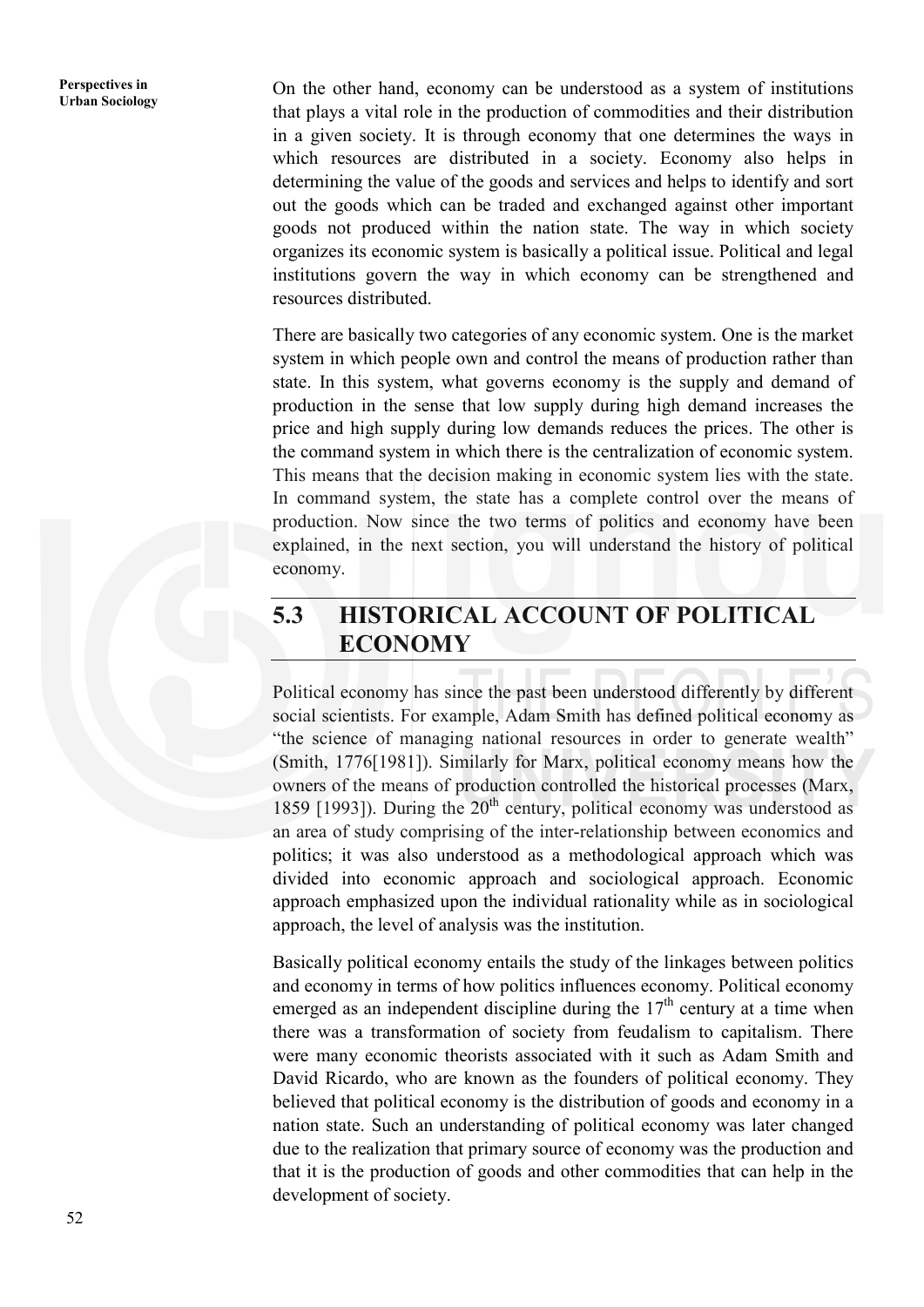This classical understanding of political economy was not accepted by Marxists. They instead defined it in terms of the relation of production and the laws of their development. Both Karl Marx and Frederick Engels were witness to the horrific poverty among the workers and the conditions in which they lived. The prevalent conflict among two classes under capitalism and the production of goods for minority group of capitalists turned them towards dialectical and historical materialism. Through these concepts, they made attempts to explain the inequalities among two groups in the society.

Karl Marx (1859[1993]) argued that capitalist society is not permanent. The class system and the struggle between classes in capitalist society will force it to transform into a new type of society which will be free from struggle between the classes. And there will be no exploitation and domination of one class by the other. Gradually, political economy emerged as a separate branch of political science and economics and the question that how politics influences economy has been re-visited because the economic outcomes of a nation are determined by the political factors. In other words, the field of economics considered political forces not only as the influential factors of economic outcomes but as the determining factors also.

# **5.4 THE CONCEPT OF POLITICAL ECONOMY**

Generally, political economy is a particular way to understand the social and political phenomena; and in this phenomenon, economics and politics are not seen as separate areas. The foundation of political economy involves: (a) the relationship between economics and politics and (b) the belief that this relationship can be understood in numerous ways. So while it is important to point out that the concept of political economy indicates the relationship between them, but there is no single meaning that can be attached to political economy.

Political economy gives us a framework for analysing economy which is broader than conventional economics, in which market lies at the heart of it. Market nearly solves all the problems that the economists notice. These problems are actually the economic processes for example, the method of *production* and also the extent to which goods can be produced; then there are problems of *exchange* of goods against money which means the market value of the goods produced; there is also the problem of *distribution* through which claims can be made on the national economy and also the *rate and pattern of growth* of national income respectively.

#### **Activity 1**

Interview at least five people in your neighbourhood belonging to different walks of life i.e. classes, occupation etc. Ask them what they think about politics and economics in India- Whether it is separate or linked.

Note down two major points mentioned by each person and write an essay of one page on "Political Economy and its Significance in India". Share your essay with others at yours Study Centre.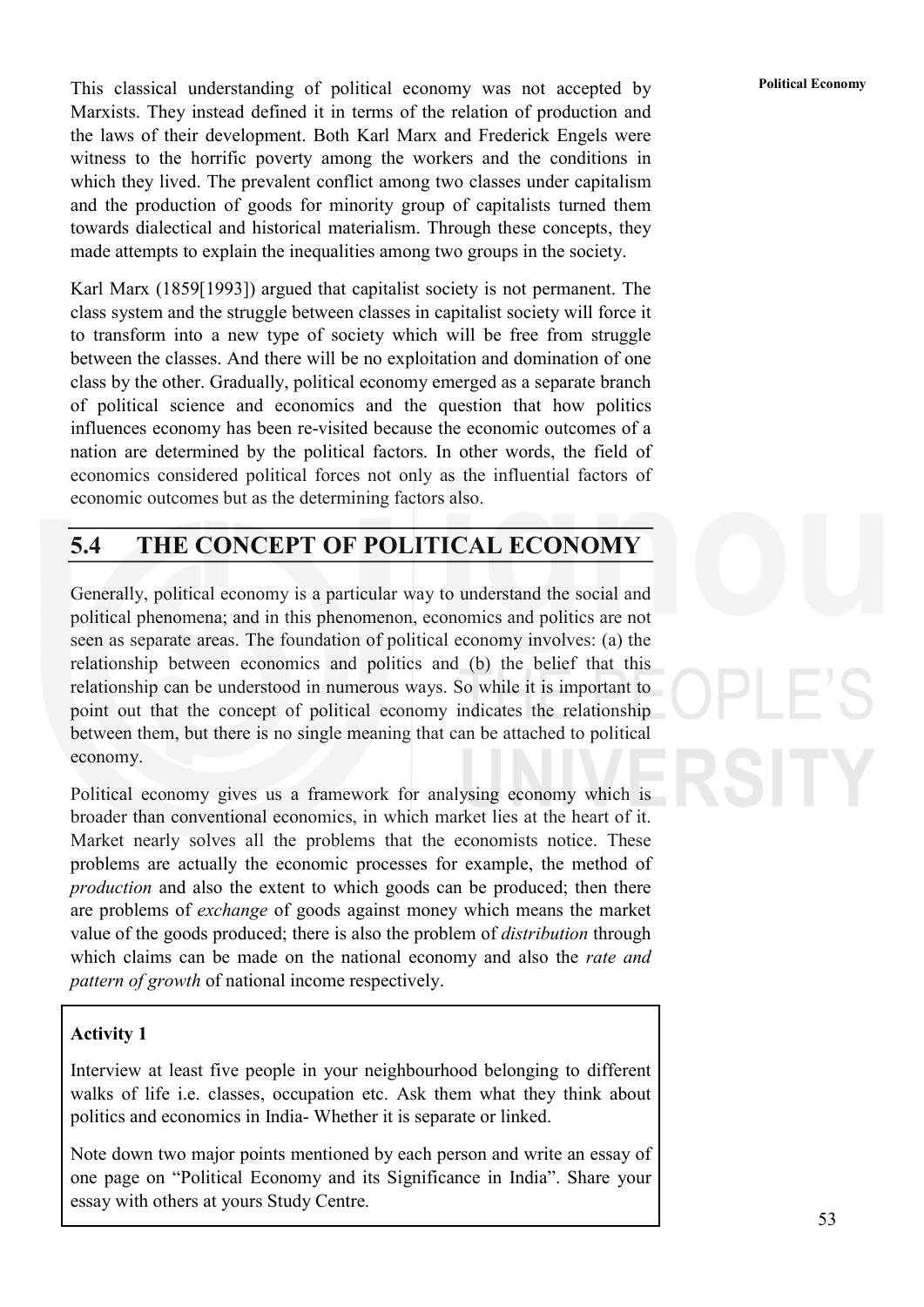Political economy is also concerned with these four problems but it uses a different approach which is different in three distinct ways. Firstly, individuals who constitute social classes in a society act in economic system in many ways. They can be the owners of capital; they can be workers, landlords, serfs and so on. Among these classes, there is the distribution of power which influences state policies. And it is this aspect of social classes in the economic system which is important to political economists. Secondly, as we have been discussing, markets constitute an important aspect of economic institutions. There are certain historical, political and social forces which political economists believe are fundamental to the markets. These forces help in determining the nature or markets as well as how markets function. Thirdly, state is an essential component of economy which acts as an intermediary in the distribution of interests among social classes. There is however conflict of interests among various classes and this conflict is also resolved by the state in many ways.

The main focus of political economy can thus be seen on the interaction between the state and the market. For the sake of clarity, state refers to political institutions of the modern nation-state while as market refers to the economic institutions governed and controlled by self-interests of people and conditioned through balancing the demand and supply.

#### **Check Your Progress 1**

| 1) |  |  |  |  |  | Define the terms politics and economy? |
|----|--|--|--|--|--|----------------------------------------|
|----|--|--|--|--|--|----------------------------------------|

 ..................................................................................................................... ..................................................................................................................... ..................................................................................................................... ..................................................................................................................... ..................................................................................................................... 2) Name two categories of economic system? ..................................................................................................................... ..................................................................................................................... ..................................................................................................................... ..................................................................................................................... 3) What do you understand by political economy? ..................................................................................................................... ..................................................................................................................... ..................................................................................................................... ..................................................................................................................... .....................................................................................................................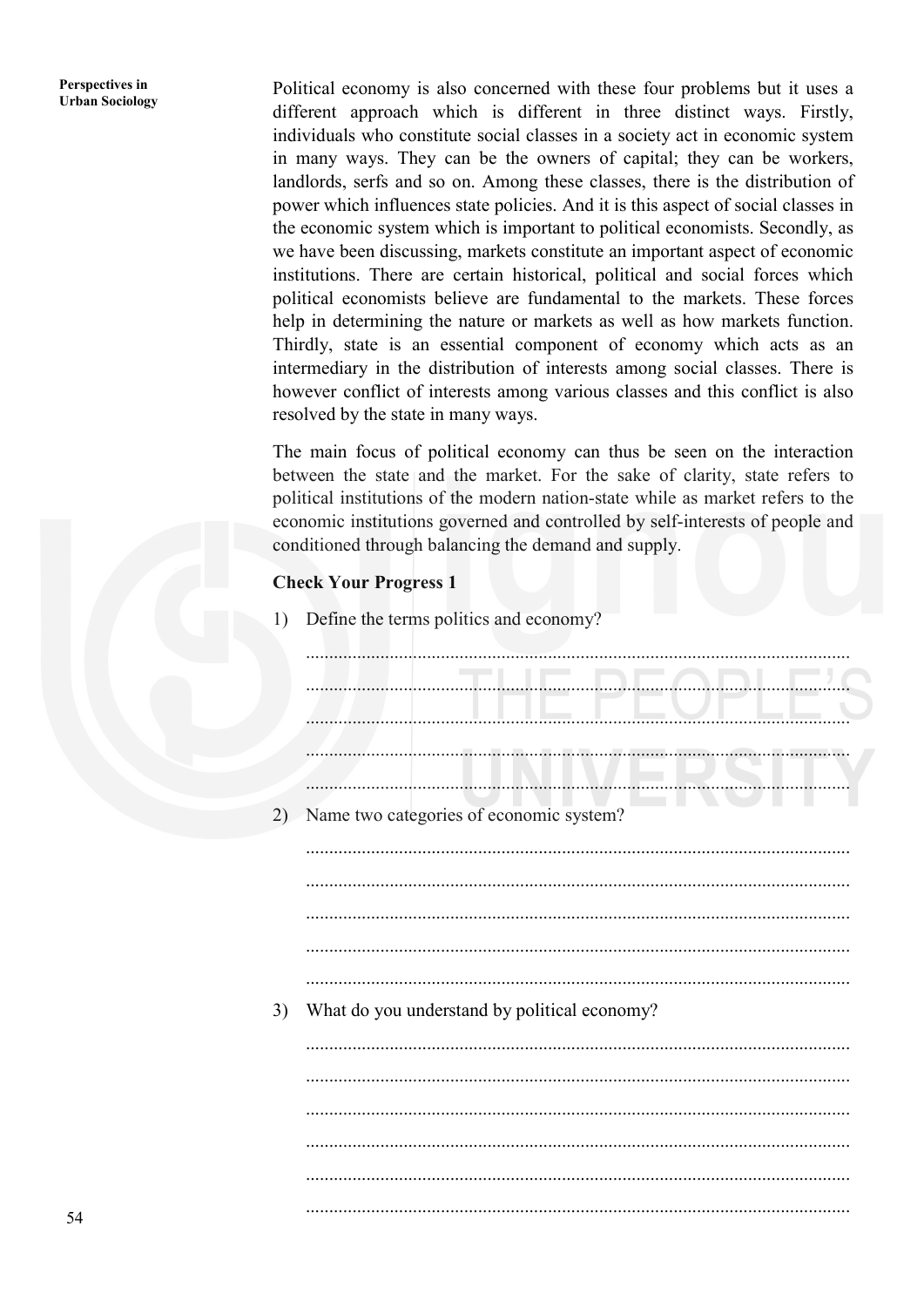4) Political economy as a methodological approach is divided into two approaches. Name them.



# **5.5 ELEMENTS OF POLITICAL ECONOMY**

There are four important elements of political economy. The first is production involving two aspects of labour and capital. The second is distribution involving rent, wages and profit. Third is the exchange which involves the exchange of commodities for benefits and fourth is the consumption which involves both productive and unproductive consumption.

#### **5.5.1 Production**

The process of production involves human labour and capital.

#### **5.5.1.1 Labour**

In any society, human labour is used jointly with the capital. Labour is considered as a distinction portion of the entire process of production and important for labourer's subsistence also. Any kind of activity by the labourer involves two things – the consumption and the operation. Labourer cannot be detached from his labour. But there has to be improvements in terms of the labourer's productive powers. These improvements can be seen in the form of parts of capital and they arise from the division or distribution of labour. This aspect of labour distribution has been pointed out clearly by Adam Smith (1776[1981]) in his book "Inquiry into the Nature and Causes of the Wealth of Nations" in which he argued that the effects of the division of labour can be verified through an increase in the productive powers. In simple terms, if a labourer engages in one aspect of the productive process and another in the second aspect, they are likely to acquire greater produce than in the opposite case.

#### **2.5.1.2 Capital**

Capital is ultimately derived from labour, but the process of production starts with hands. Thus the first part of capital was the end result of pure labour. Capital, in general, means anything which is produced by the labourer employed. Thus, capital is apparently the result of the labourer's labour which finally becomes the saving. If there is no saving, there can be no capital; and if all the production is immediately consumed, there will remain no part of capital and there will be no further production. This means that there has to be something which must be produced and not consumed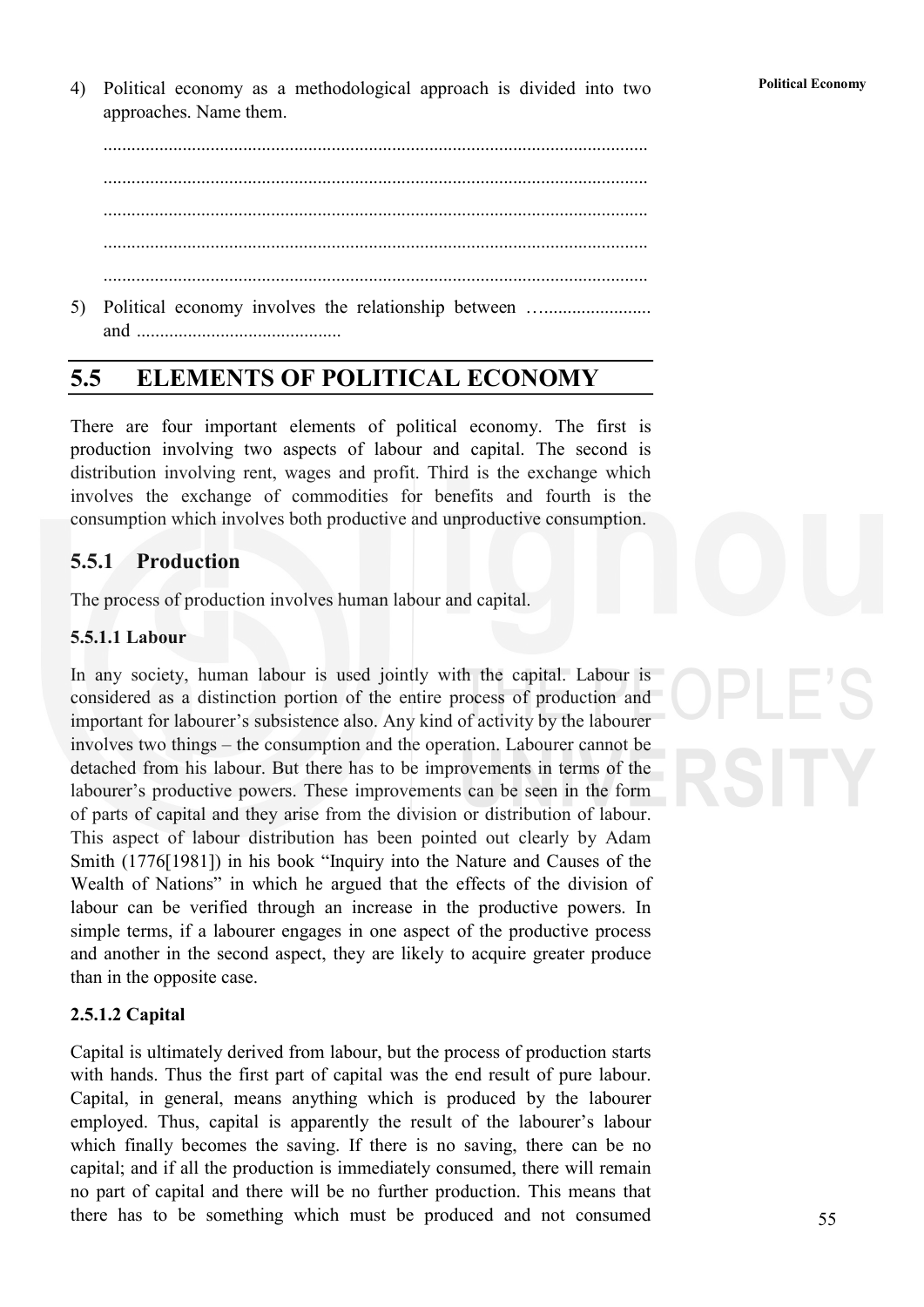immediately. The part which is not immediately consumed becomes the saving and this saving is used for further production.

Thus both the labour and the capital are jointly result in the production of something and the entire production may either be owned by one party or a part of it may be owned by another party. This means that when the capitalist owns the produce and the producer (that is, the labour of the labourers), the capitalist becomes the owner of both of these. A common example of this sort is of an individual who cultivates his land by using his own labour instead of hiring the labourers ultimately becomes the owner of both the capital and the labour. But if the same individual cultivates the land by employing labourers, then he becomes the owner of the capital only.

This mode of production process gives rise to the two classes that is capitalists involving those who supply the resources to the labourers and the other class is of working men who sell their labour in the process of production.

#### **5.5.2 Distribution**

So far we have understood the first element of political economy, that is, production in which two classes of people are involved – the capitalists and the labourers. Both these classes receive the share of what is produced, either in the form of the produce or any other benefit derived from it. The entire process of distribution involves the rent, the wages and the profit.

#### **5.5.2.1 Rent**

Land as such is divided into fertile and infertile land. Fertile land is the one which can yield more produce while as infertile is the barren land, which is sandy and rocky. The former can yield double the produce in a year while as the latter can at times yield nothing. So there are different kinds of land depending upon fertility. The fertile land yields rent while as the infertile land yields no rent. But the infertile land will yield rent once it has been made fertile. Or even if there is something least derived from the barren land, it can yield a little proportion of rent also.

#### **5.5.2.2 Wages**

Wages is the second sub-element in the distribution process. So what proportion of produce is distributed between the labourers and the capitalists? In fact, labourers share is determined through the wages that they get for the production process and the amount of wages being paid to the labourers determines their share of the production. Apparently, the proportion of produce between the capitalists and the labourers is also determined through the bargain system between them. All bargaining is done freely except that it is determined through competition; however, the terms of bargaining are sometimes modified depending upon the degree of demand and supply. However, if the manpower is increased, there is a decrease in the wages but there is simultaneously an increase in the capital also.

Generally however, if capital naturally increases faster than the total population, it would result in the prosperous condition of the population. But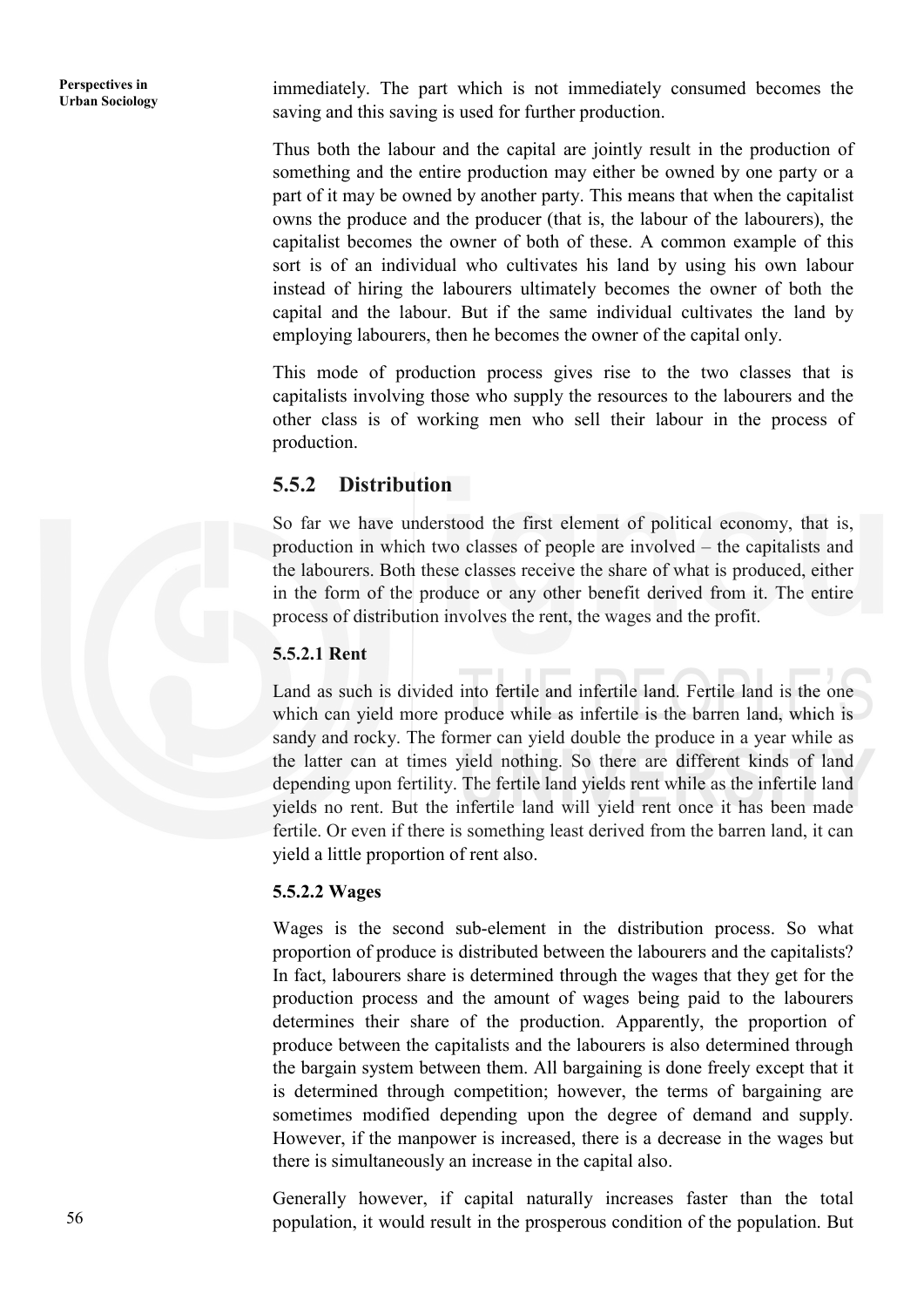**Political Economy**

if population increases more than that of the capital, the condition of the people cannot be preserved and also the wages will see a fall. This fall in the wages will be the causal factor of poverty among the population. This poverty will gradually and consequently result in an increase in the mortality rate. One thing that needs to be understood here is the fact that capital has a less tendency than population to increase and therefore the situation of people is likely to be miserable.

#### **5.5.2.3 Profit**

Profit is whatever proportion of produce remains after the rent and wages are distributed. The profits gained out of the total produce is determined by what the owners receive out of the joint production of labour and the resources. So the amount of profit depends upon the share given out in the form of wages. And it is generally said that an increase in the wages will result in a decrease in the profit and an increase in the profit will result in a decrease in the wages. In this sense then, profits depend upon wages in terms of profit seeing a fall when wages rise and rise when wages fall. However there is likely that both the wages and the profit may see a fall or rise at the same time also.

So as we have understood now, whatever is produced through the use of labour and investment in terms of capital, is divided into three parts. Firstly the rent which is given for the land; secondly the wages which are paid to the labourers for their labour; and third is the profit which the capitalists get after the distribution of produce.

### **5.5.3 Exchange**

The system of exchange depends upon the needs and demands of the people. If two groups of people have produced more of the commodities than what is required by them for their consumption, they would exchange the portion of it for the commodities which they do not produce. For instance, say one person produced rice and the other produces wheat. In order for the accommodation of both, they can exchange their produce, say rice for wheat. So the process of exchange involves two parties – those who supply commonly called as carriers and those who receive which are called as merchants. So there are two ways through which commodities can be carried, that is, land and water. Carriage by land involves the use of carts, or other means of transportation by land while as carriage by water involves ships and other people who navigate these ships. The manpower used in these carriage systems are also paid maintenance cost incurred during the process of carriage.

However what determines the quantity of goods to be exchanged? Generally, the quantity for exchange is determined through the demand and supply. For example, if there is more demand for rice than wheat, then the same proportion of wheat will be exchanged against rice. However if the demand for rice increases over a period of time, it will not increase the quantity of wheat in the exchange process. This is the law of exchange and one of the important aspects of investigation in political economy.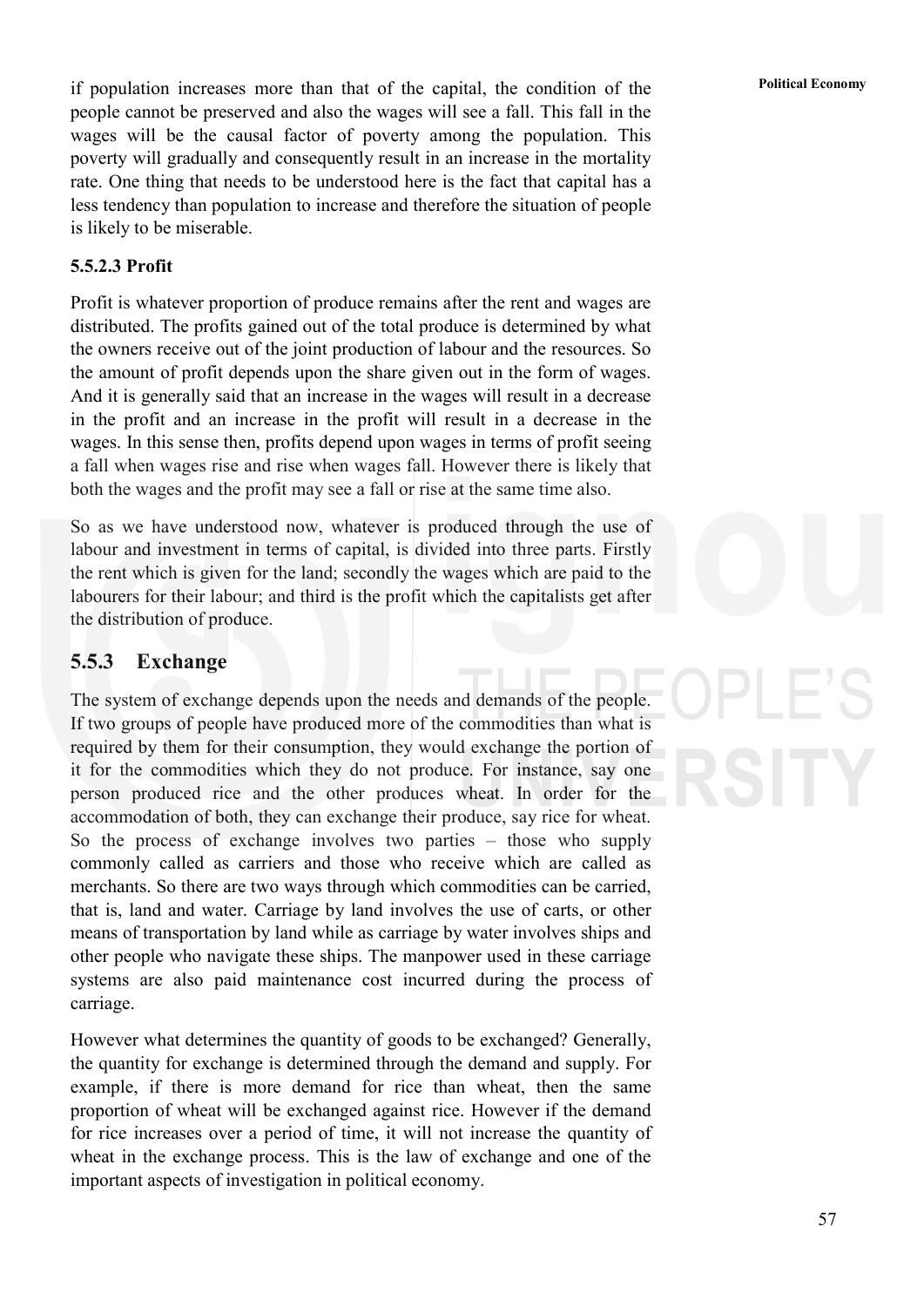#### **5.5.4 Consumption**

Among all the four elements of political economy, the first three which we have so far discussed (that is production, distribution and exchange) are a means to the fourth element which is an end and that is consumption. In order to under consumption, it can be categorised into two forms – the productive consumption and the unproductive consumption. Productive consumption refers to the consumption of resources in the production process and there are three such resources used in the productive consumption. The first is the wages of the labourer which enables him to consume the goods that the labourer produces. The second resource used for productive consumption is the machinery which includes the means of carriage also. The third resource used in the process is the raw materials which are used in the production process. On the other hand, the unproductive consumption involves all the consumption which does not produce revenue or through which income cannot be generated. For example all the goods produced by using unproductive means of consumption can result in an end to the production process that is unproductive consumption. And in the productive consumption, the resources are not lost but whatever involves unproductive consumption is lost because people consume it. Also all the resources of the productive consumption becomes the capital unlike those things which are included in the unproductive consumption.

## **5.6 URBAN POLITICAL ECONOMY**

As we now know that political economy lays much emphasis upon the role of capital in politics as well as policy making. However, urban political economy exclusively focuses on the relationship between the local politics such as urban governments and capital such as finance and real estate. This relationship exists at both the local level as well as at the global level. This relationship does not exist in itself at the local level; in fact this relationship is impacted by how cities, states, and nations behave and also by the actions of capital both national and international.

Urban political economy is actually a concept that engages with two important questions in urban sociology. One is related to the question of factors that cause urbanization and other is related to the city in terms of who governs it? An economic explanation to these two questions which are apparently distinct and flexible in terms of being a critical framework can be mentioned. Through this economic explanation, a variety of urban occurrences can be investigated which confirms the status of urban political economy as being dominant in urban sociology. Urban political economy asserts that the economy and the political structures within a city involve a vigorous and an opposing mechanism for the appropriation of the wealth.

#### **Activity 2**

Talk to two people; one working in the organized sector of the economy and one in the unorganised sector of the economy and ask them about how did Corona Virus; Covid 19 affect them during the complete lockdown in Indian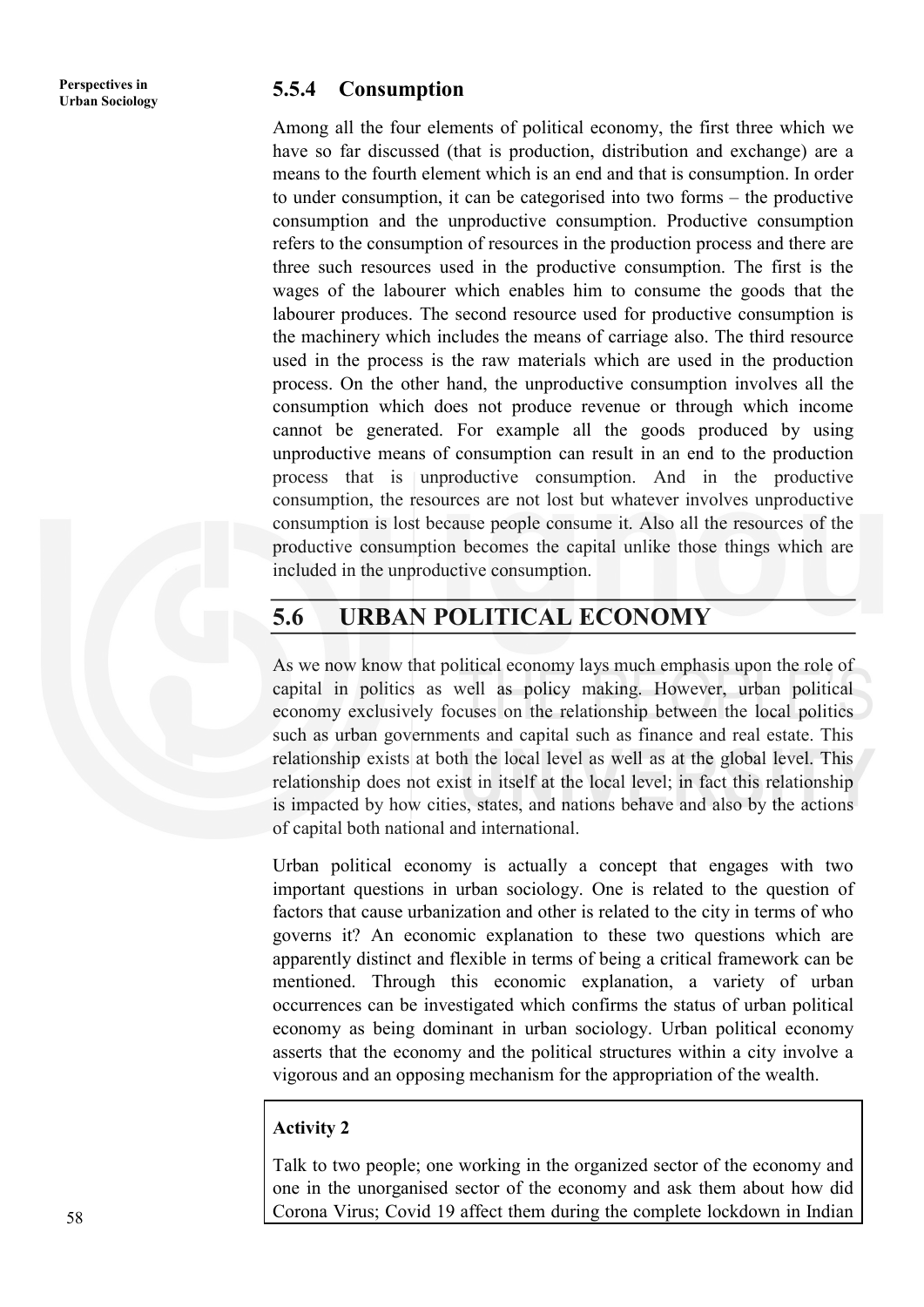cities where they work. Write a note of a page on this impact and analyse the differences. Share it with others at your Study Centers.

Urban political economy is an analysis of the urban ecology; it offers an explanation of the growth of cities and other urban regions besides analysing their structures. With its emphasis on the idea of space and the competition therein for resources among individuals or groups, the hierarchies in the political, the economic actors, the rules are seen as the expressions of vital driving forces. The result is that the institutions such as urban governments, business elites, urban policy makers and other institutions are not considered as the real urban structures. There has been a conflict among these structures due to their denial of the power.

As a result of this, urban political economists started emphasizing upon and explaining urban relations through investigating the role of social power and economic structures.

Two important approaches can be mentioned here to understand the urban political-economic relations.

# **5.6.1 The Neo-Marxian Approach**

Urban political economy revises Marxian theoretical legacy in the urban settings. This is one of the areas that Karl Marx did not focus extensively in his writings. Neo-Marxists made it clear that the evolution of city can be traced from its historical relations of production. In order to progress and advance in terms of their class interests by avoiding rigid infrastructures in the urban areas, industrial capitalists supported the bordering of urban areas and the creation of sub-urban settlements. They also advanced their political as well as cultural interests through policies in order to promote ownership of homes and the development of sub-urban areas. The Neo-Marxists' claims that appeared during 1970s and 1980s along with other intellectual ideas do not only convey social relations in urban areas but they also act as the driving forces of these social relations.

#### **5.6.2 Neo-Weberian Approach**

While Neo-Marxists concerned themselves with the structural aspects of capitalists which became the focus area for urban political economy, Weber's offered a conceptual clarity of urban political economy which serves as a basis for understanding social power. So Marx in fact paid little attention towards politics' autonomy from the material relations of production. Consequently, structural Marxists failed to understand urban political power; instead their only focus was on structures and the historical imaginations about economy. So the question which was raised during 1950s and 1960s within the field of political science that 'who governs the city' was reintroduced. Earlier in debates around the issue of governance of city, Floyd Hunter (1953) as well as those who advocated the elitist perspective argued that private urban elites continuously promoted their interests and succeeded. However Robert Dahl (1961) disagreed with the claims made by Floyd Hunter and others by claiming that private interest groups cannot succeed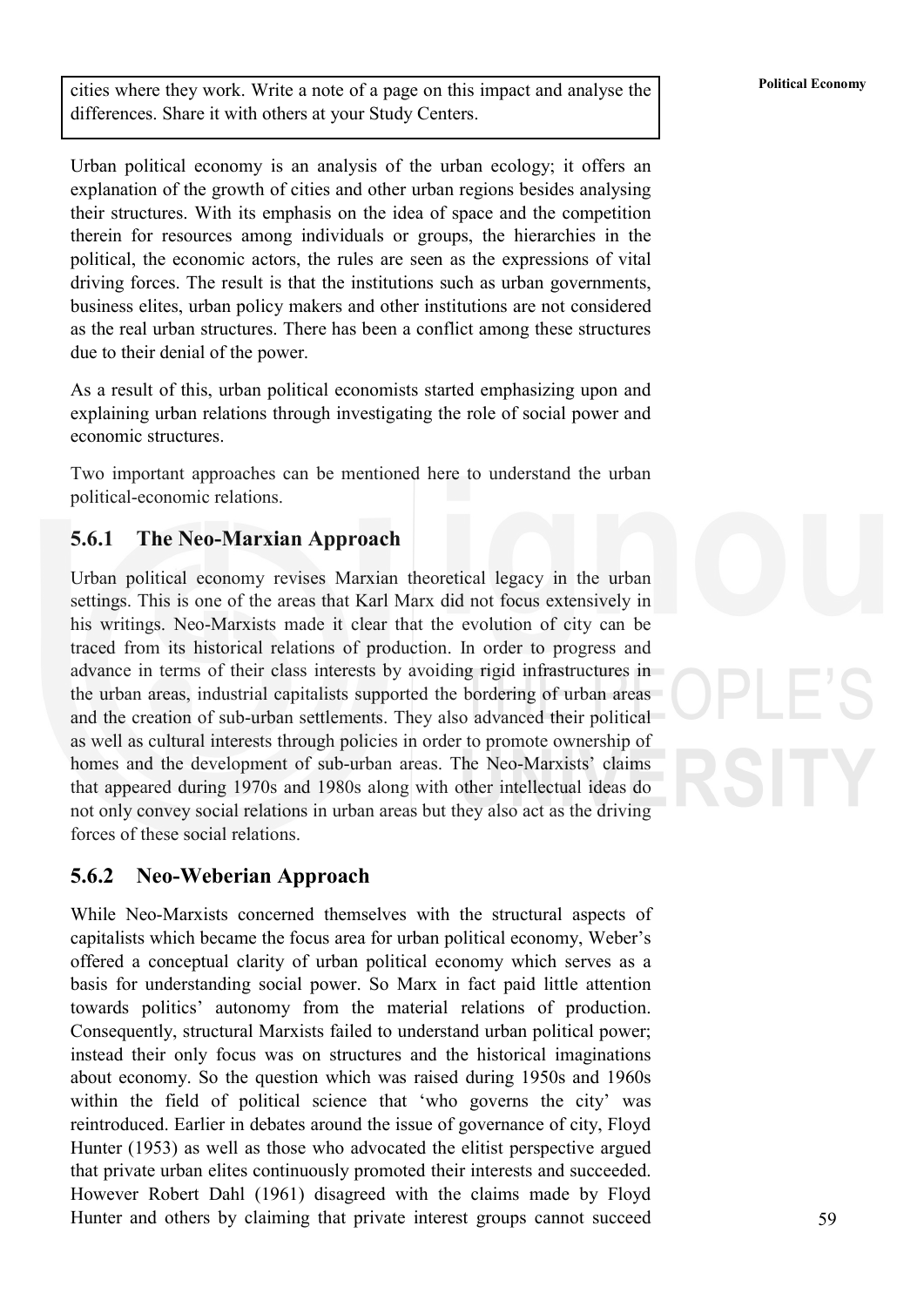consistently; they cannot dominate the politics in the urban regions consistently. Such a debate remained inconclusive until 1970s when urban political economists explored how cities produce wealth for capitalists.

As a result, urban political economists adopted the Neo-Weberian approach to identify the social production of urban space so as to control the interests and also encourage urban elites in their political dominance. This suggests that the governance in urban areas is not the handiwork of urban governments only but the governance of urban spaces also includes decision-making by private elites. 'Urban Machine Growth' theory which was propounded by Harvey Molotch (1976) did not deal with the ways in which urban elites play a role in the politics or the conditions for collaboration among them and also if they succeeded in their attempt for the growth of urban spaces and in achieving political supremacy. After 1980s, urban political economy was very much influenced by the urban regime theory (Stone, 1989). Urban regimes comprise many varieties and each urban regime has its own agenda which its members pursue. Some urban regimes are very progressive while as others uphold their existing political situations (Stone, 1989). However, the one among all the political regimes is the development regime which is promoted by the pro-growth political elites. And those involved in the development regime share certain political and business interests that subsequently instigate cooperation and safeguard them from the disputes in their coalition which is between the public and the private.

#### **Check Your Progress 2**

| 1) | What do you understand by Urban Political economy?                                             |
|----|------------------------------------------------------------------------------------------------|
|    |                                                                                                |
|    |                                                                                                |
| 2) | There are four important elements of political economy. Name them.                             |
|    |                                                                                                |
|    |                                                                                                |
|    |                                                                                                |
| 3) |                                                                                                |
| 4) | How can the quantity of goods be determined for exchange process?                              |
|    |                                                                                                |
|    |                                                                                                |
| 5) | Production, distribution, exchange and consumption are all a means to an<br>end. True or False |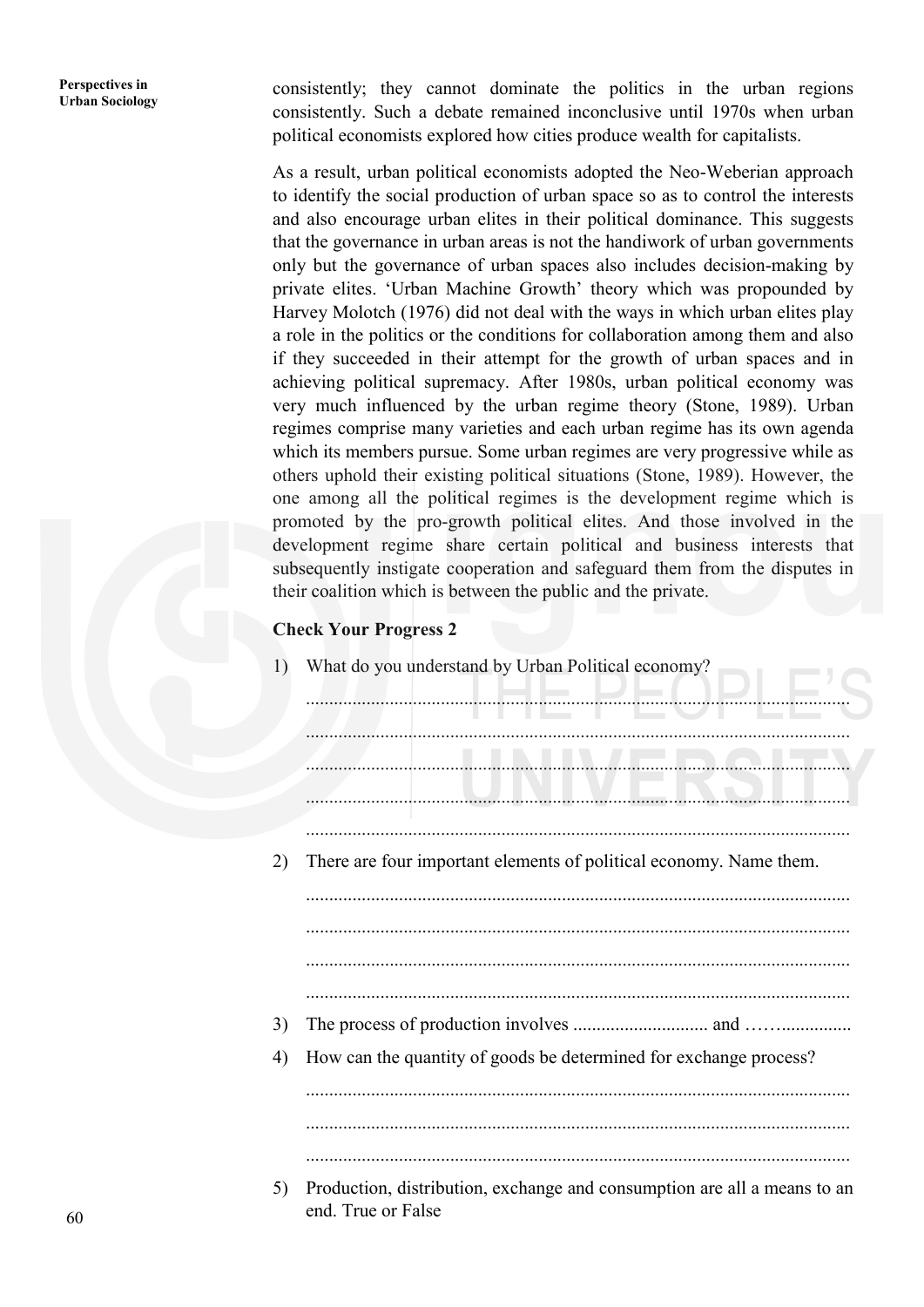# **5.7 LET US SUM UP**

In this unit, we discussed the general notions of politics and economics wherein we also discussed how these terms have been understood differently. We also comprehended the two economic systems that is market system and command system. We also discussed how the political economy has been understood since the past starting with Adam Smith and thus we have traced the history of political economy. Then we discussed the usage of the term through discussing its two foundational principles. We also discussed the elements of political economy such as production, distribution, exchange and consumption and illustrated them exclusively including their sub-elements. The later part of the unit marks a shift from the general notions of political economy to the idea of urban political economy in which we have discussed two important approaches for the understanding of urban political economy such as the Neo-Marxian approach and Neo-Weberian approach. The unit is vividly drafted for the enrichment of knowledge of the students about the concept of political economy in general and urban political economy in particular.

# **5.8 REFERENCES**

Dahl, R. (1961) *Who Governs?* Yale University Press, New Haven, CT.

Hunter, F. (1953) *Community Power Structure*, University of North Carolina Press, Chapel Hill, NC.

Marx, K. (1859 [1993]). A Contribution to the Critique of Political Economy. Moscow: Progress Publishers.

Molotch, H. (1976). The city as a growth machine: Toward a political economy of place.

American Journal of Sociology 82, 309-332.

Molotch, H. (1993). The political economy of growth machines. Journal of Urban Affairs 15, 29-53.

Smith, A. (1776 [1981]). An Inquiry into the Nature and Causes of the Wealth of Nations. Indianapolis: Liberty Classics.

Stone, C. (1989) *Regime Politics*, University of Kansas Press, Lawrence, KS.

Weingast, B.R., Shepsle, K.A. and Johnsen, C. (1981). The political economy of benefits and costs: A neoclassical approach to distributive politics. *Journal of Political Economy* 89: 642–664.

Logan, J. and Molotch, H. (1987). *Urban Fortunes: The Political Economy of Place.* Berkeley: UC Press.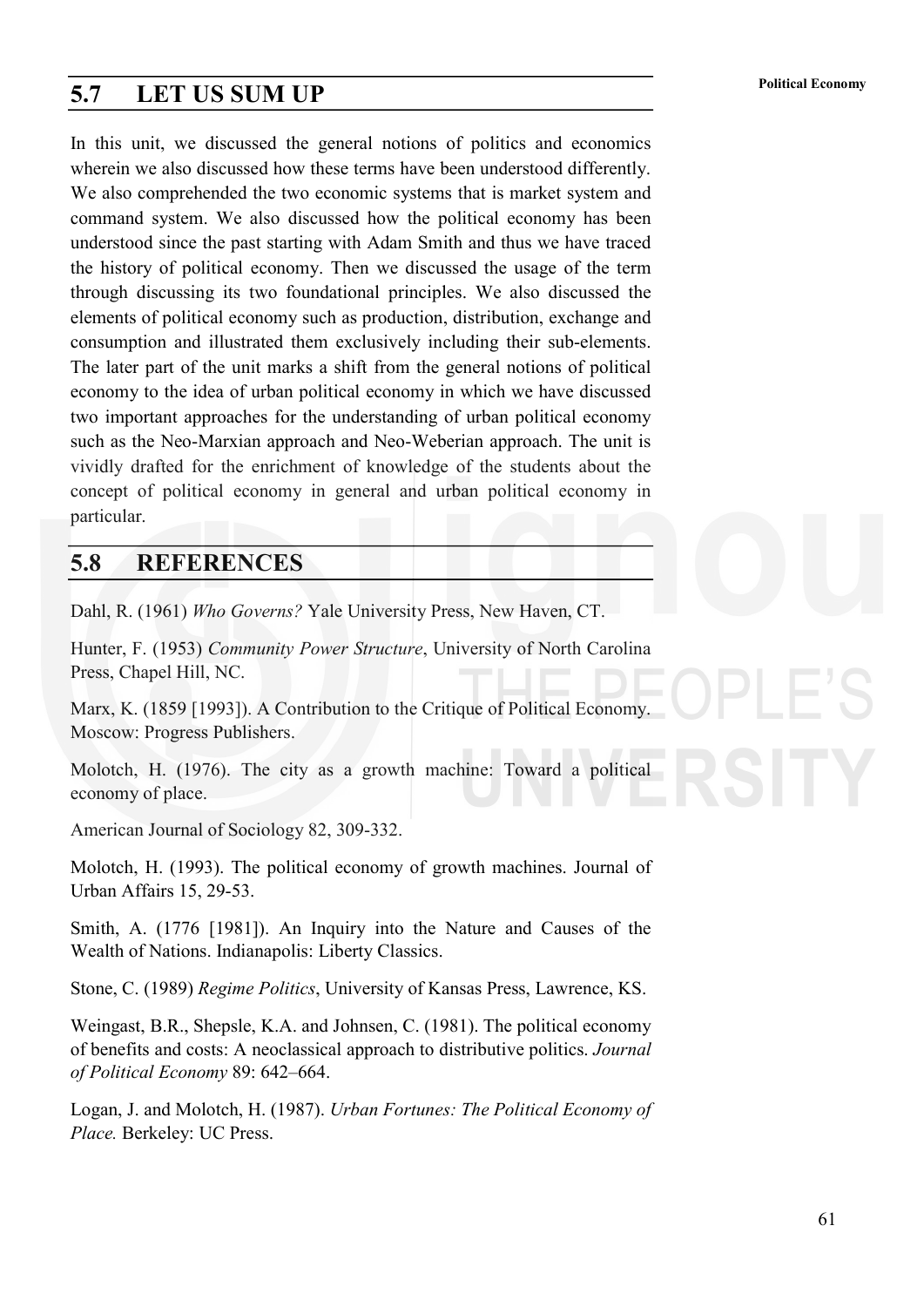# **5.9 SPECIMEN ANSWERS TO CHECK YOUR PROGRESS**

#### **Check Your Progress 1**

- 1) Politics refers to an instrument of governance used for achieving the goals of the society while as economics refers to a system of institutions which play a vital role for the production and distribution of commodities in a society.
- 2) Market System and Command System
- 3) Political economy refers to the interplay between the state and the economics and it is a particular way to understand the social and political phenomena.
- 4) Economic Approach and Sociological Approach
- 5) Politics or state and economy.

#### **Check Your Progress 2**

1) Urban political economy refers to the role of capital in politics and it focuses on the relationship between local politics and capital.

HE PEOPLE'S

- 2) Production, Distribution, Exchange and Consumption.
- 3) Labour and Capital
- 4) Though demand and supply
- 5) False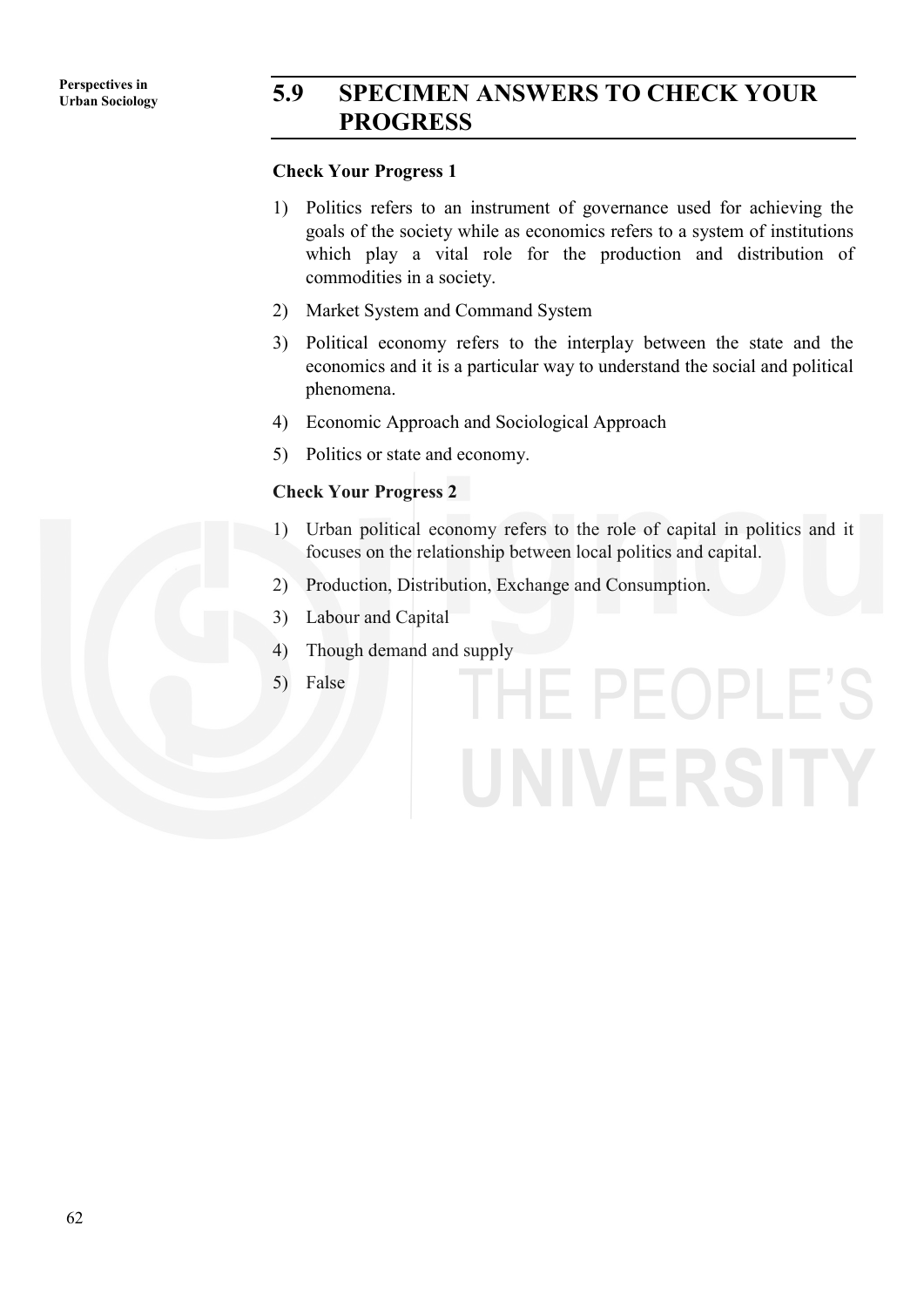# **UNIT 6 PERSPECTIVES IN URBAN SOCIOLOGY- NETWORK**\*

#### **Structure**

- 6.0 Objectives
- 6.1 Introduction
- 6.2 Concepts of Network in Urban Sociology
	- 6.2.1 Power & Empowerment
	- 6.2.2 Meaning of Information Technology
- 6.3 The Network Society
	- 6.3.1 Globalisation and Network
	- 6.3.2 Sociology and Urban Network
- 6.4 Let Us Sum Up
- 6.5 References
- 6.6 Specimen Answers to Check Your Progress

# **6.0 OBJECTIVES**

After reading this unit you will be able to:

- Explain the concept of network in urban sociology;
- Examine the emergence of Information Technology & communication (ICT); and
- Discuss the 'global city' and its networks.

# **6.1 INTRODUCTION**

In the previous unit on "Political Economy" you learnt how the state politics and economic institutions and processes affect society. In this, unit on Network we have explained about these and other linkages in the context of ICT's.

The idea of a society enmeshed in networks or to say, a 'network society' is closely associated with the social implications of globalisation phenomenon as well as the electronic and modern technologies that form the newer ways of communicating in society. Manuel Castells in his significant work defined network society and theorised about it. According to him, a network society is "a society whose social structure is made up of networks powered by micro-electronics-based information and communications technologies" (Castells 3:2004).

 \* Written by Dr. Ekta Jain Sethi; Sr. Research Scholar; SAV, New Delhi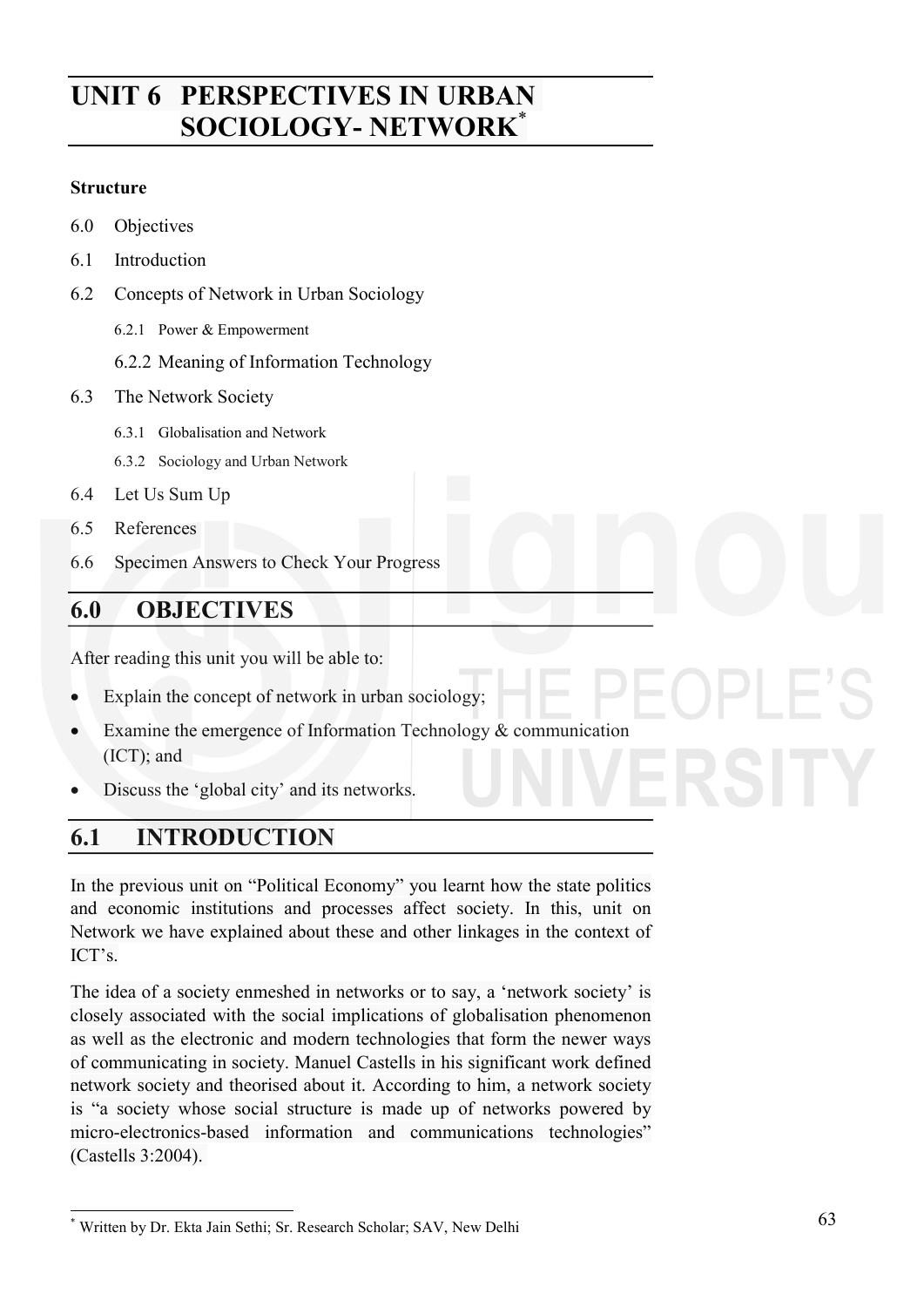It is interesting to note that these new social structures did not come out of vacuum but have been a result of certain existing processes of the last 20th century. These new social structures emerged due to:

- i) The restructuring of industrial economies as they paved way for accommodation of new market approaches. This mainly led to the opening of market development paradigms along with the gradual weakening of nation-state idea. Stress on deepening of social inclusion and exclusion within and beyond the countries could thus be witnessed.
- ii) Movements oriented towards freedom & cultural changes of the last 1960s & early 1970s like civil rights movement or the movement towards environmental safety or feminist movements also led to building up of better networks. The movements have always been very important in history. These create conditions that stress on a 'human-capabilities paradigm' thereby focussing on human capability & their rights. The emphasis on freedom movement led to more open systems of communication & modern network structures conducive to human growth.
- iii) There had been a gradual revolution in the domains of information  $\&$ communication technologies that definitely created an impact for network society to grow further. According to Castells, "the culture of freedom was decisive in inducing network technologies which, in turn, were the essential infrastructure for business to operate its restructuring in terms of globalisation" (2004: 22).

# **6.2 CONCEPTS OF NETWORK IN URBAN SOCIOLOGY**

It was around the 21st century that a change was being witnessed. This was a change marked by the emergence of the era of the commons. There was multi-dimensional transformations occurring in each facet of living those were difficult to comprehend. The need of the discipline of Sociology was felt more than ever. This truly had to be the study of society. It was not to bound itself as just a normative kind of instruction giving. In short, a consensus on a new kind of sociology was felt. This sociology was based on observation, theory building and communication. There was a whirlwind of social changes that society was facing, different social processes which were emerging at a great speed. The need of the sociologist was to understand and elaborate due to this change using the creativity embedded into the values and technologies of Information Age. Some concepts that stood out in terms of a network perspective of urban sociology have been discussed below.

#### **6.2.1 Power & Empowerment**

Social & communication networks that are marked by ample exclusion & inclusion in any social structure go through the presence and integral role of 'power' that determines social change. Power in simple words can be understood as the capacity to impose one's will onto others. Control over communication and influence over it is the major form of power in network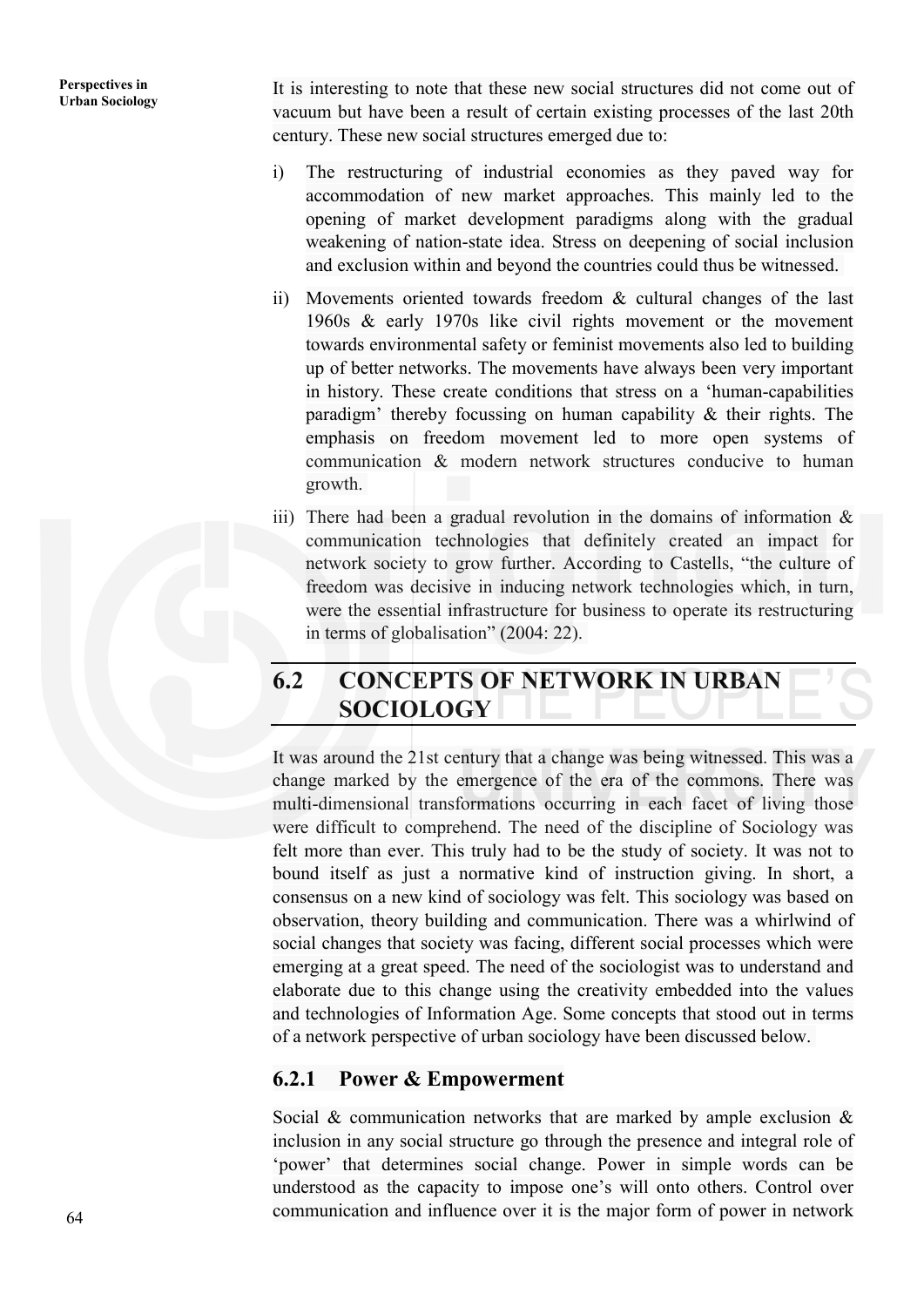societies. This is also true as the connectivity and access to networks become the pillars for groups in order to impose their ethics, rules and set forth their goals in the society. These are then the mediums for exercising power. It is interesting to note that network society is beyond the spatial constraints. One of the most crucial effects of globalisation in the network society is the creation of social, political and cultural relationships that are not bound by the location of the individual. It is power that is exercised beyond these locations.

In societies of the traditional type, social relations, customs and the entire culture gets formed differently in different spaces. Individuals then act according to the established rules of that space for instance, families, villages, cities, towns etc. However, this changes in the urban network space. The regional spaces lack their control here. People are now free to communicate and build relationships through the global net, mass media, computers and so on. They might not share any common history or face-to face interaction might be lacking, yet a relationship is built. Also the earlier existing traditions and social relationships are affected with the growing network society and the values associated with it. According to Castells, empowerment becomes stronger due to the role of social media and networking including things like Facebook as there always exist several social movements connected through the internet. The active social media then becomes a channel of globalisation to lead to higher cultural diversity, creativity and newer arenas of freedom. Thus, one of the most essential roles is that of Information Technology exercised across any existing borders.

#### **6.2.2 Meaning of Information Technology**

Castells pointed out that social networks have always existed in any society or civilisation. However, the vast usage and existence of Information Technologies (ICTs) distinguishes the network society from earlier existing social networks. The ICTs are ways of establishing networks across vast regions and thus, different kinds of social relationships are created.

The change in pre-existing social structures is also dependant on how we interpret, understand and put into effect the new ways of communication.

- If, at all, communication comes across as a 'one way' passage where knowledge and information is being passed on to the recipients who absorb this unquestioningly and passively; no curiosity is raised; then the communities lead to becoming 'disempowered' communities based on only external knowledge. This leads to a passive growth without rationality.
- If communication is understood and taken as a process where information is being processed continuously; recipients are understanding this and questioning this and thus shaping up their worldview; then the local communities become a group of 'empowered' people. There are new ideas in accordance with existing cultures. Innovative forms of communication and sharing of knowledge becomes empowering.

**Perspectives in Urban Sociology-Network**

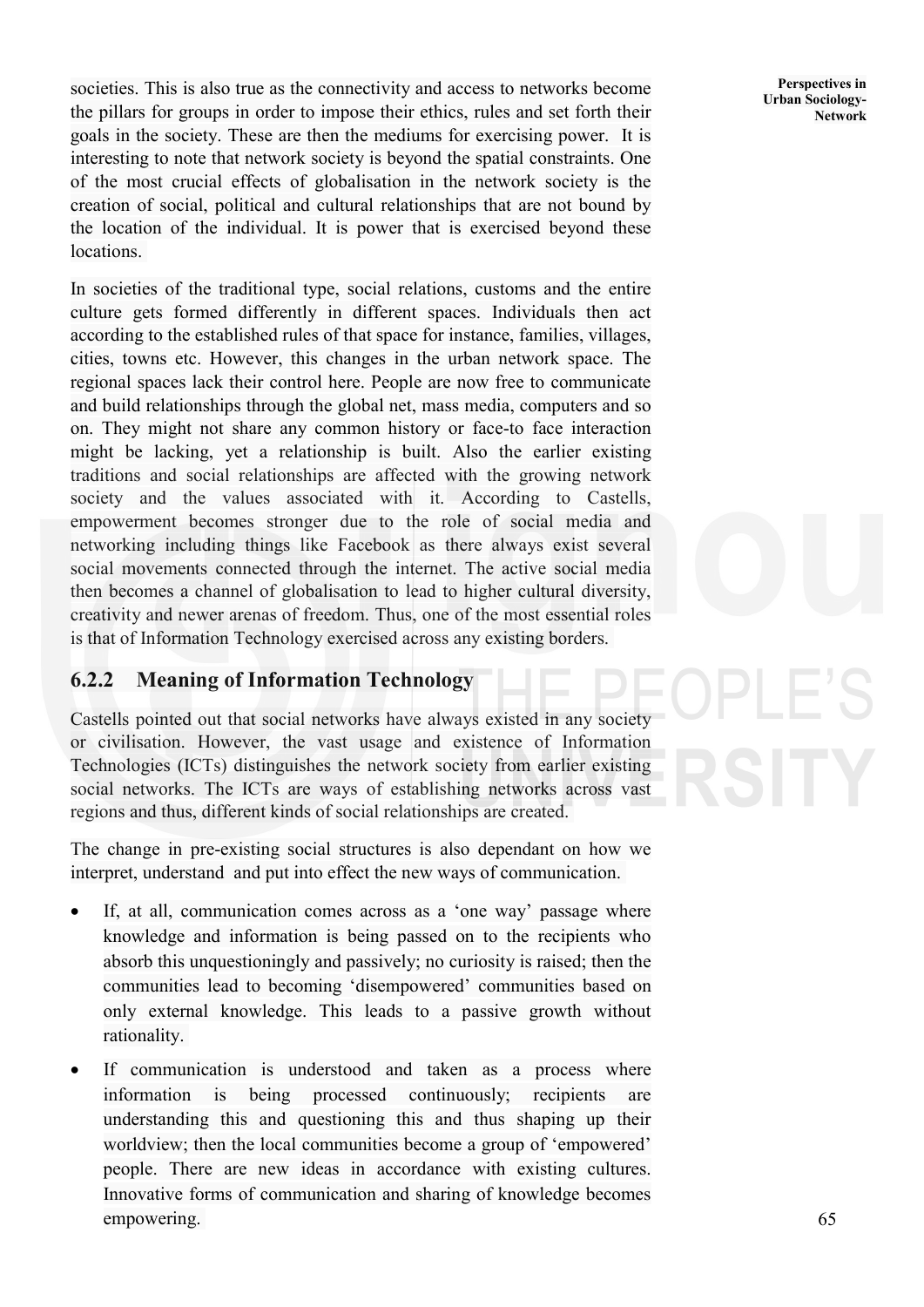The usage of ICTs lead to the difference between communities becoming empowered or passive recipients for development. In fact, it has been critiqued by those who discuss the flip side of globalisation. According to these critics such inflow of knowledge or information leads to a uniform and standardised community formation due to the technological capabilities. The one at the centre of the power decides what constitutes as information and knowledge and thus the cultures get organised accordingly. However, there also exist the proponents according to whom this exchange of electronic communication is a two-way process. as the information that is being passed on is not taken in uncritically. There is always a room open for interpretations, differences, innovative applications and newer ideas. Thus the dominant knowledge is not considered as an end in itself. This is in fact the central tension occurring in most network societies wherein some groups try to impose their ideas and thoughts on the others while others continuously try and resist this kind of a domination. There is an interesting tussle about the effects of the increasing information technology and its usage in societies.

#### **Check Your Progress 1**

- 1) Network Society is directly linked to:
	- a) Social Control
	- b) Information Technology
	- c) Informal Groups
- 2) Sociology of Urban Network has been worked upon hugely by:

HE PEO

- a) Simmel
- b) R. Park
- c) Castells
- 3) The spread of information through ICTs may lead to:
	- a) power to groups
	- b) breakdown in groups
	- c) both power & empowerment

# **6.3 THE NETWORK SOCIETY**

With several changes occurring simultaneously, it was realised that a new economy was being built up in this new emerging society. Along with this new economy, there were many more changes in other aspects of society also. The renewal and newer facets of sociology were thus required in order to keep it relevant and useful. A new technological paradigm was being built. This emerged from the new information technologies including genetic engineering. Claude Fischer (1992) regarded technology as a part of material culture. This was a socially embedded process and not simply some external factor that affected society. This material transformation of the society is quite important and crucial for the entire social structures and processes remain dependant on this. Thus, social interaction is affected along with the electronically based information networks.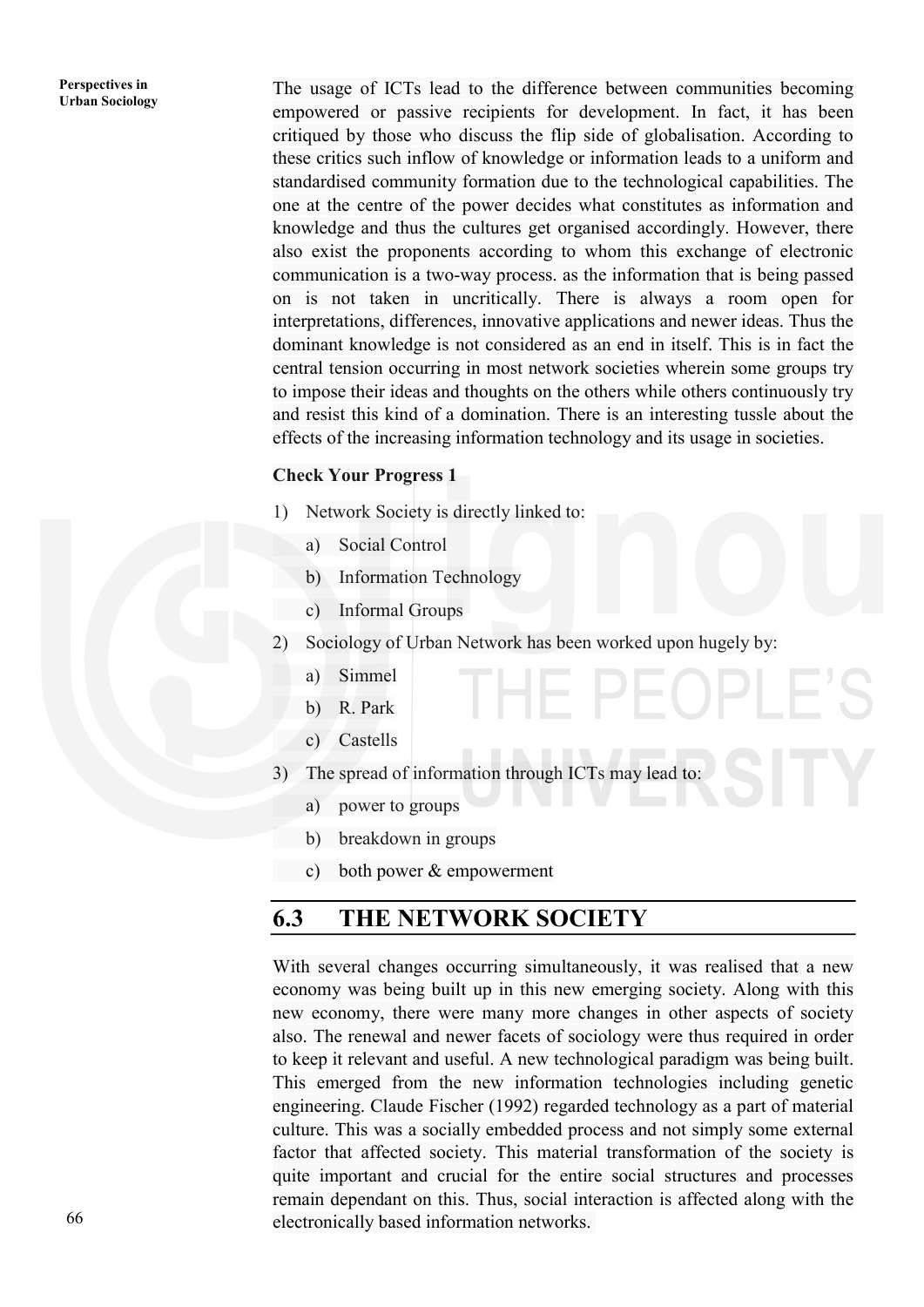Much earlier, there occurred the industrial revolution that could not be separated form industrial society and changes within; similarly, there is this new information technology revolution that has become a powerful  $\&$ effective tool for multi-dimensional social change within the social fabric of society. Information technology may directly not be a causal factor of social change; but it definitely is a mean of leading to processes that create new forms of production and management, newer forms of communication and globalisation in economy and culture. The emerging new society can be seen to be comprising of networks.

Electronic networks become the pillar for all global financial markets processing financial transactions. The internet becomes the buzzword hailing from computer networks. The entire process of electronic hypertext, global connections, communication networks in studios, newsrooms, information systems, mobile transitions units begins to mark the existence of society. Thus the global economy is not a restricted one. It is an amalgamation of various financial transactions in different market sites with a varied labour pool. There is continue information exchange that marks the business organisation. Thus these organisations become network enterprises. The functioning of these enterprises is then dependant on the institutional decision-making that is automatically attached to the information networks and communication. The internet links the most active and dynamic movements not only across the city but beyond national boundaries too.

#### **6.3.1 Globalisation and Network**

Globalisation becomes the second dimension of social change along with Information Technology. This comprises of technological, organisational and institutional. This trend is historically new as the earlier existing internationalisation could not really enjoy the benefits of information and communication technologies as also seen by David Held et alter (1999). The electronic hypertext that is also the common frame of reference for symbolic processing from all sources and all messages becomes the third dimension enclosed in the cultural manifestation. The internet is the medium then that links people with one another as well as the shared multimedia hypertext and has grown by leaps and bounds with globalisation. This hypertext is integral to the formation of new culture as this is a culture based on virtual reality. The virtuality becomes the backbone of a symbolic environment and part of the experience being created and shared by communicating individuals.

The last major characteristic of this new global networks is the decline of the idea of sovereign nation-state. This is not to question the institutional existence of nation-state but with the transformation of power apparatuses, change is bound to happen. Rearrangements take place in national governments, international networks, organisations and so on. The entire political representation thus gets re-presented and re-fined.

In addition to the above, there is a serious crises of existing patriarchy with women's insurgency and the surfacing up of gay and lesbian movements that challenge the anti-attitude and practices towards heterosexuality. This is a way ahead for setting up of different kinds of families with more egalitarian

**Perspectives in Urban Sociology-Network**

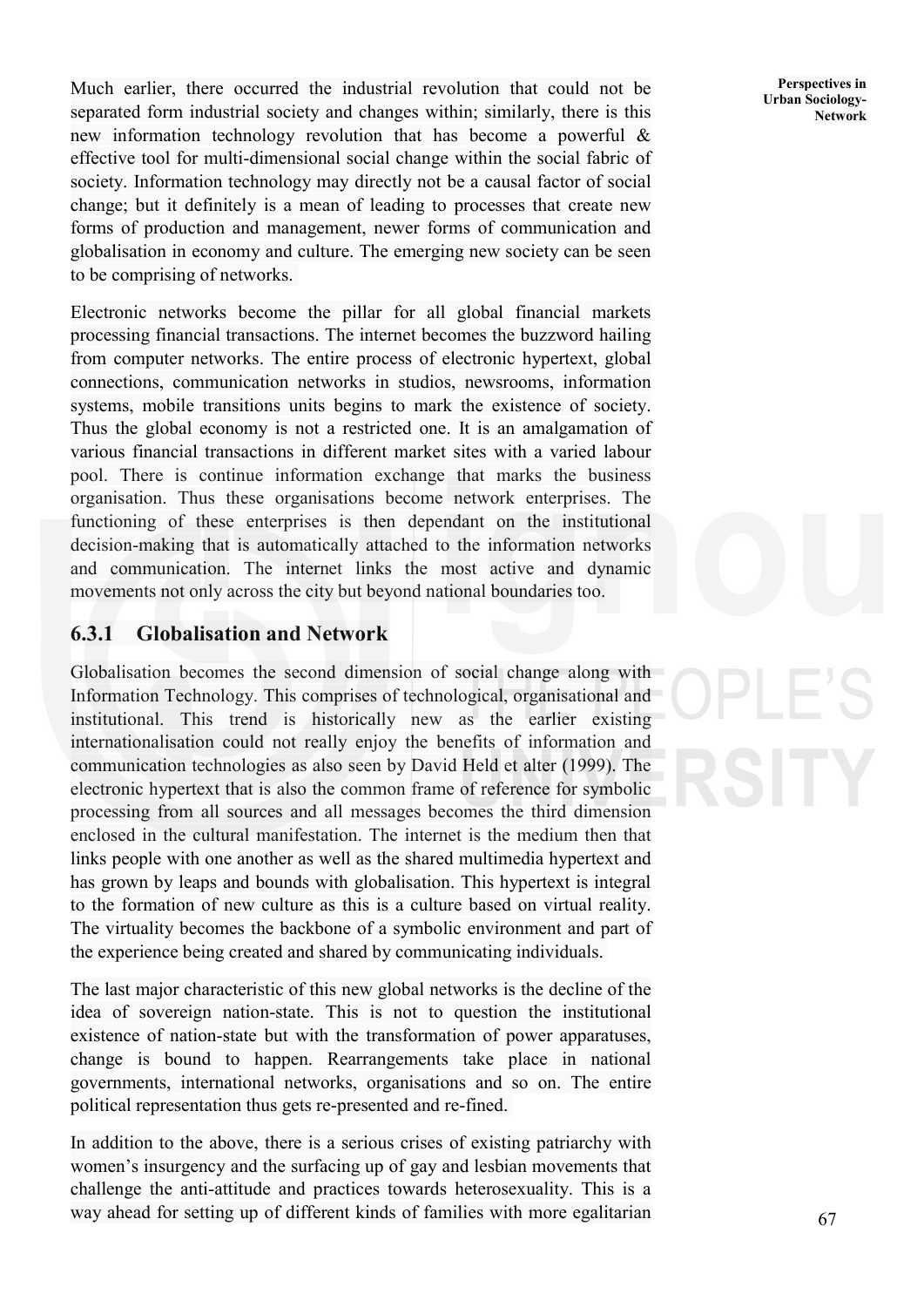values of life. The crises is about the pace, speed and human cost that patriarchy shall lead to choos. With multiple sexualities, socialisation and personal networking; this may change. These are the lifestyle changes that accompany other domains of social change.

The progress in the domain of science and scientific knowledge has also been noteworthy. This knowledge is being used for a healthy progression of science. This is evident from the ecological influence seen lately that has affected our ways of living. It shall be important to note what Castells said that "We are just at the beginning of a most extraordinary cultural transformation that is reversing the course of thought that has prevailed among the world's dominant groups since the Enlightenment" (2000: 694). Thus we see the emergence and flourishing of a new society that came as a consequence of the interaction of three essential components that took place around the same time. This included the major revolutions in the field of information technology, the restructuring of capitalism and the emergence of social movements in the 1960s within the US and Western Europe as well. Amidst the diversity, there is a new social structure based on networks leading to a network society.

#### **6.3.2 Sociology and Urban Network**

Social structures are redefined on the basis of networks being an organising principle. The social structures here comprise of human relationships with production/ consumption or any power dynamics or experience being vocal in a meaningful interaction within the fabric of culture. It is within the new social structure that is surfacing up that sociology must take the opportunity to voice out the conceptual and methodological issues.

Sociology has been involved with the study of networks. Works like that of Wellman (1999), Fischer (1992), Granovetter (1985) are some of the popular ones. The territorial constraint ceases as soon as there is diffusion of communication technologies that form interactive social practices. However this end of distance can't be considered to be the only way of assuming the end of spatial dimension of society. The meaningful physical space is a major source of experience building for many people. Also, the interactive communication being a distant one cannot eliminate the physical space entirely. It just helps in emergence of a new form/ type/ kind of space. This space is constituted of electronic networks and information flow. In addition to these, it is also made up of territories as the physical space also needs network connection for them to function.

This flow of space is made of different pieces of places that remain connected through telecommunication, facilities like transportation & information technologies. Lately, there has been much deliberation about 'the global city'. It is important to note that this global city is not just a vast metropolitan centre that acquires a high rank in the geographical scenario world-wide. Such cities existed earlier too and were called the 'world city'. Thus, the global city in fact is not a territorial city. It exists in different cities of the entire world, small, large and even larger spaces. These global cities are made up of global economies that are located in different cities and linked to one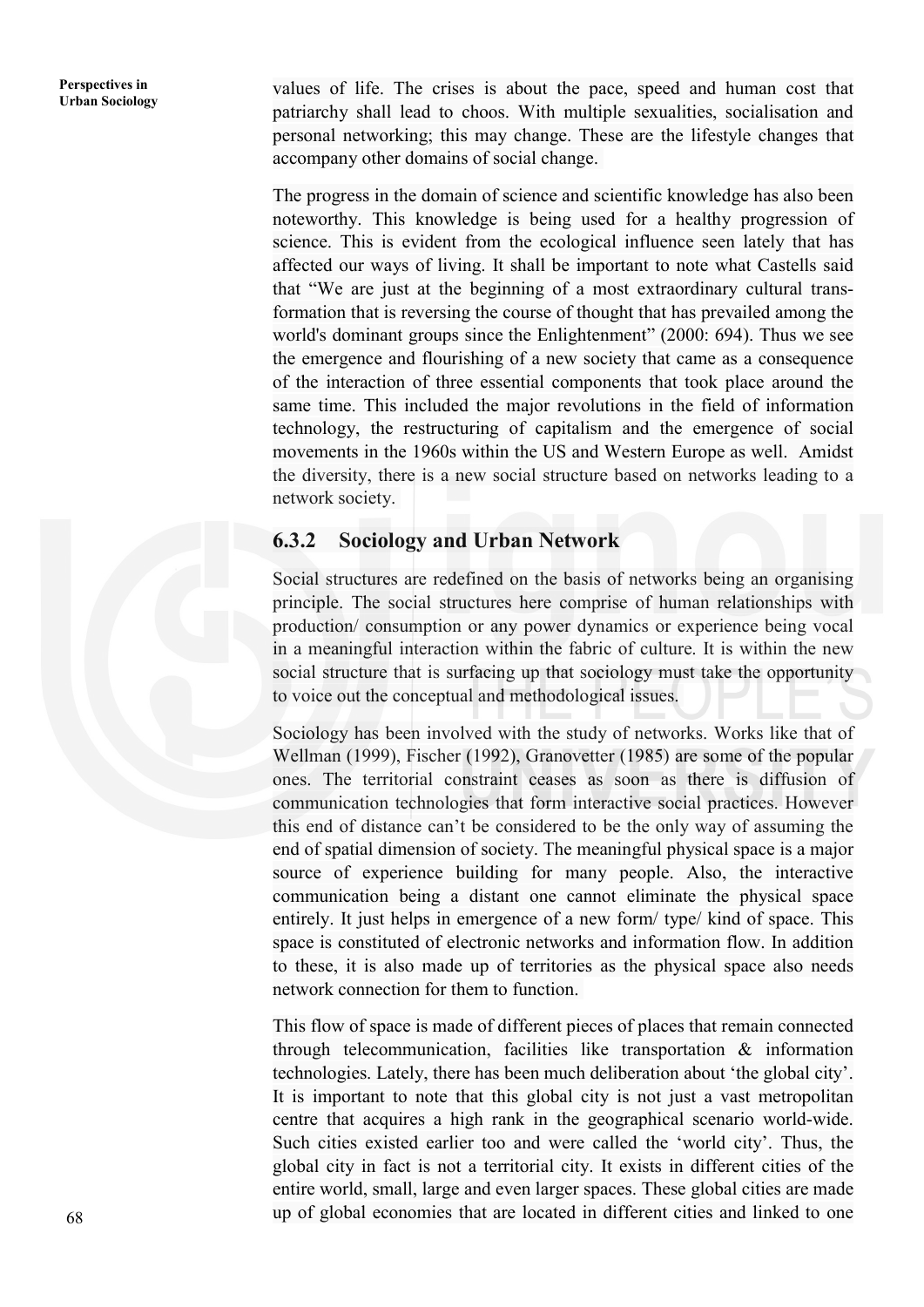another. The management of global communication takes place through these. For instance, some parts of Manhattan could be regarded as a global city due to its network of global management. In short, global cities become a network of non-territorial regions that are united by networks beyond any locality. This is a way of examining the inter territorial networks and their connection and relationship with the existing local surroundings. Thus a relation between the local and global is built in this manner. We may observe that it is the interaction of discontinuous networks with local spaces that form the basis of new structures.

#### **Check Your Progress 2**

Mark the following as True or False

- 1) Network is a new phenomenon emerging in the contemporary society only ……………………………
- 2) Information Technology has not created much impact in our daily living ……………………………
- 3) The networks emerging do not restrict groups and individuals territorially or so ……………………………

# **6.4 LET US SUM UP**

Networks have existed in social organisation since a very early time. Like every other phenomenon, networks too had many advantages as well as drawbacks. The world has been becoming more volatile than ever. Thus the qualities of flexibility and adaptability have definitely been working in favour of networks in order to manage the social order. However, when the critical size increases, then networks face a problem of management. They are a means for personal interaction leading to a reciprocal support system. Though sometimes they lack the capability of mobilising resources  $\&$  performing some particular task. For instance, in conduct of war; large centralised forces performed way better than networks. However, this limitation of networks was overcome with the emergence and gradual growth of information and communication technologies in the form of Internet. With the coming of electronic system of communication, the potential of decentralising and performing the task in a better way increased. Thus flexibility came in along with good performance. In fact, gradual weakening and erosion of centralised hierarchical organisations was seen as networks grew stronger.

Social evolution in Information Age can be explained by the active networks that characterise all multi-dimensional social structures. The scale of a city along with its diversity is organised around the networks that become a reason of strength for these diversified complex cities. According to Mitchell a network is "a specific set of linkages among a defined set of persons, with the additional property that the characteristics of these linkages as a whole may be used to interpret the social behaviour of the persons involved" (1969: 2). Thus, by explaining and interpreting spatial structures in accordance to networks, a new filled of study emerges within the gamut of urban sociology.

**Perspectives in Urban Sociology-Network**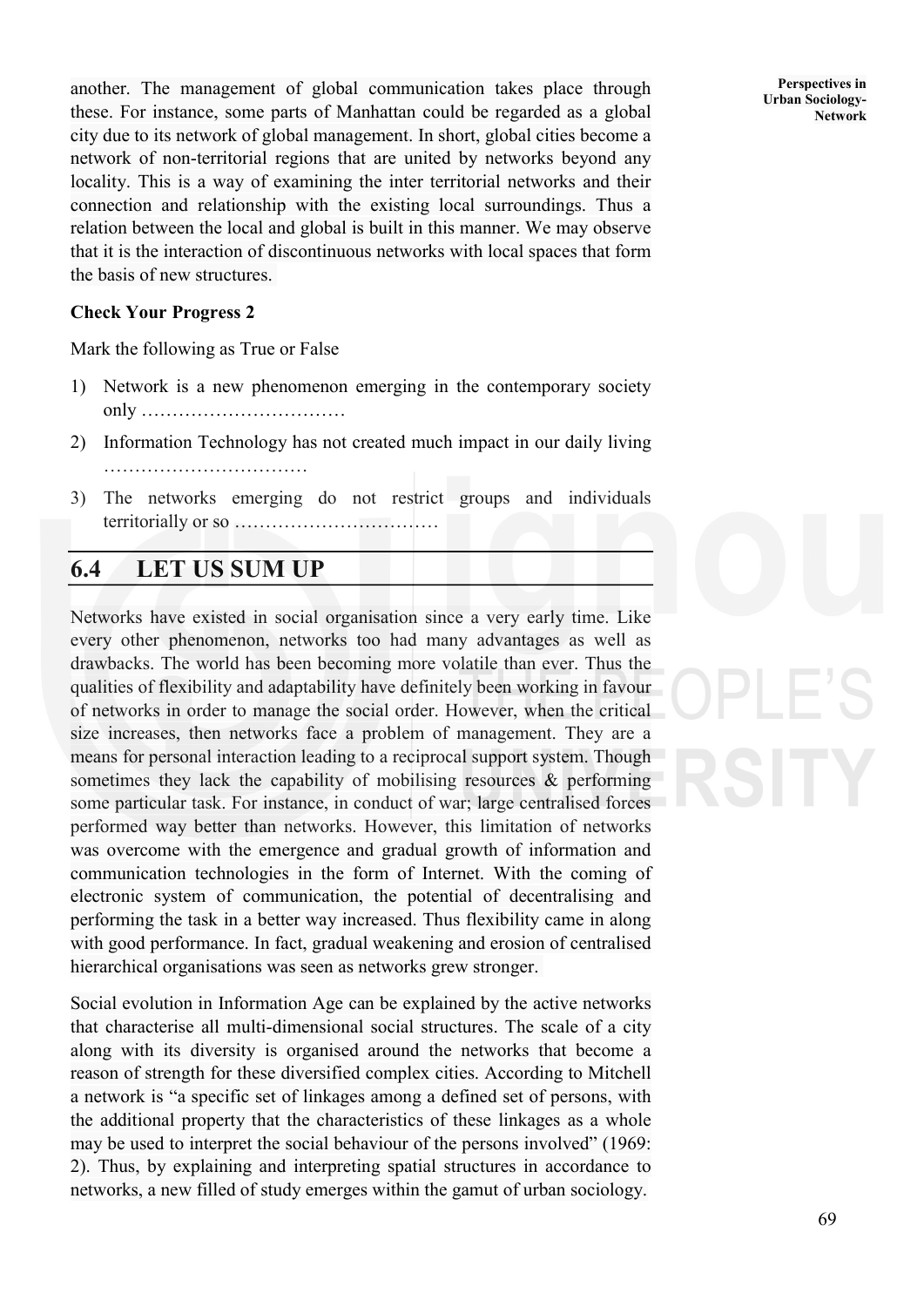## **6.5 REFERENCES**

Berges E.E. (1962)*Urban Sociology*, New York: Free Press.

Castells, M (2000). Toward a Sociology of the Network Society, *Contemporary Sociology*, Vol. 29, No. 5, pp. 693-699.

Granovetter, M (1985). Economic Action and Social Structure: The Problem of Embeddedness, *The American Journal of Sociology*, Vol. 91, No. 3, pp. 481-510

Shrivastava, A.K. (1989). *Urbanization: Concept & Growth*, New Delhi: H.K.Publishers.

# **6.6 SPECIMEN ANSWERS TO CHECK YOUR PROGRESS**

#### **Check Your Progress 1**

- 1) b
- 2) c
- 3) c

#### **Check Your Progress 2**

- 1) False
- 2) False
- 3) True

# HE PEOPLE'S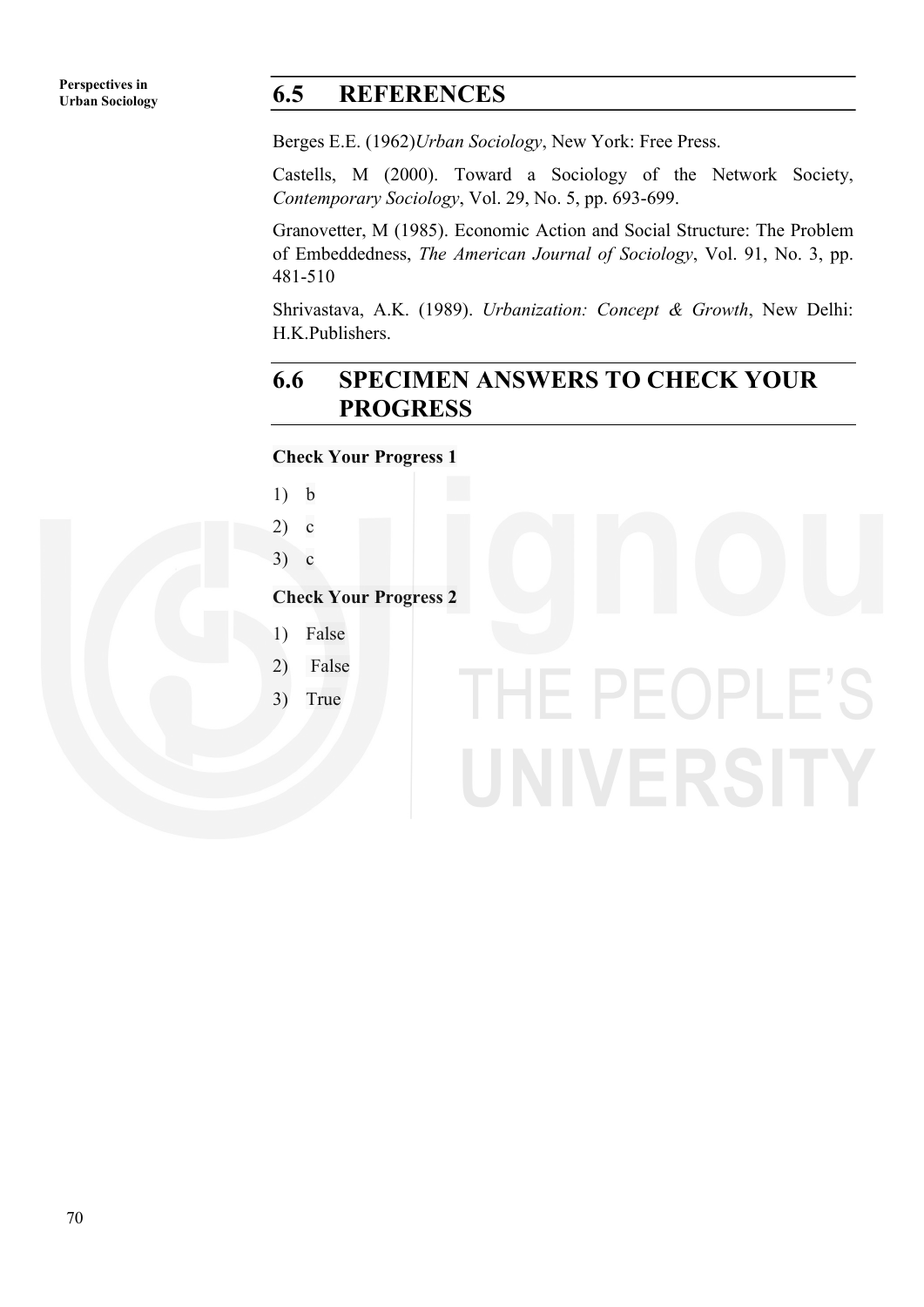# **UNIT 7 CULTURAL**\*

#### **Structure**

- 7.0 Objectives
- 7.1 Introduction
- 7.2 Theorising Urbanism
	- 7.2.1 Meaning of Urbanism
- 7.3 The Urbanism Theory and Sociological Research
	- 7.3.1 The Ecology
	- 7.3.2 The Social Organisation
	- 7.3.3 The personality and Collective Behaviour
- 7.4 Let Us Sum Up
- 7.5 References
- 7.6 Specimen Answers to Check Your Progress

# **7.0 OBJECTIVES**

After studying this unit you will be able to:

- Describe the emergence of urban like in a city;
- Discuss the theories related with urban life;
- Explain the different aspects of Urbanism and Sociological Research.

# **7.1 INTRODUCTION**

You learnt in the previous unit on Network about the JCI's and networks society. Here we have discussed the urban cultural dimension.

What is distinctively urban? What signifies something modern? It is the emergency and growth of some great cities that marks the beginning of an urban era. The cities have made the maximum difference of connectivity of the human soul to the organic nature. In fact, it is quite impossible to find distant groups living amongst themselves, away from other groups in the day and age of these cities. The idea of Sumner's primitive society seems to have been eroded with time. This kind of society is quite contrary to the urban spaces where humans are living in large numbers leading to emergence of new classes and communicate brining together in different cultures that are the backbone of the urban civilisation.

However, it is not only the number of people or so as to say the population that can help in characterising the urban city. It is beyond these numbers that the city exerts a control. One can witness this through economic, political and

 $\overline{a}$ \* Written by Dr. Ekta Jain Sethi; Sr. Research Fellow South Asia University; New Delhi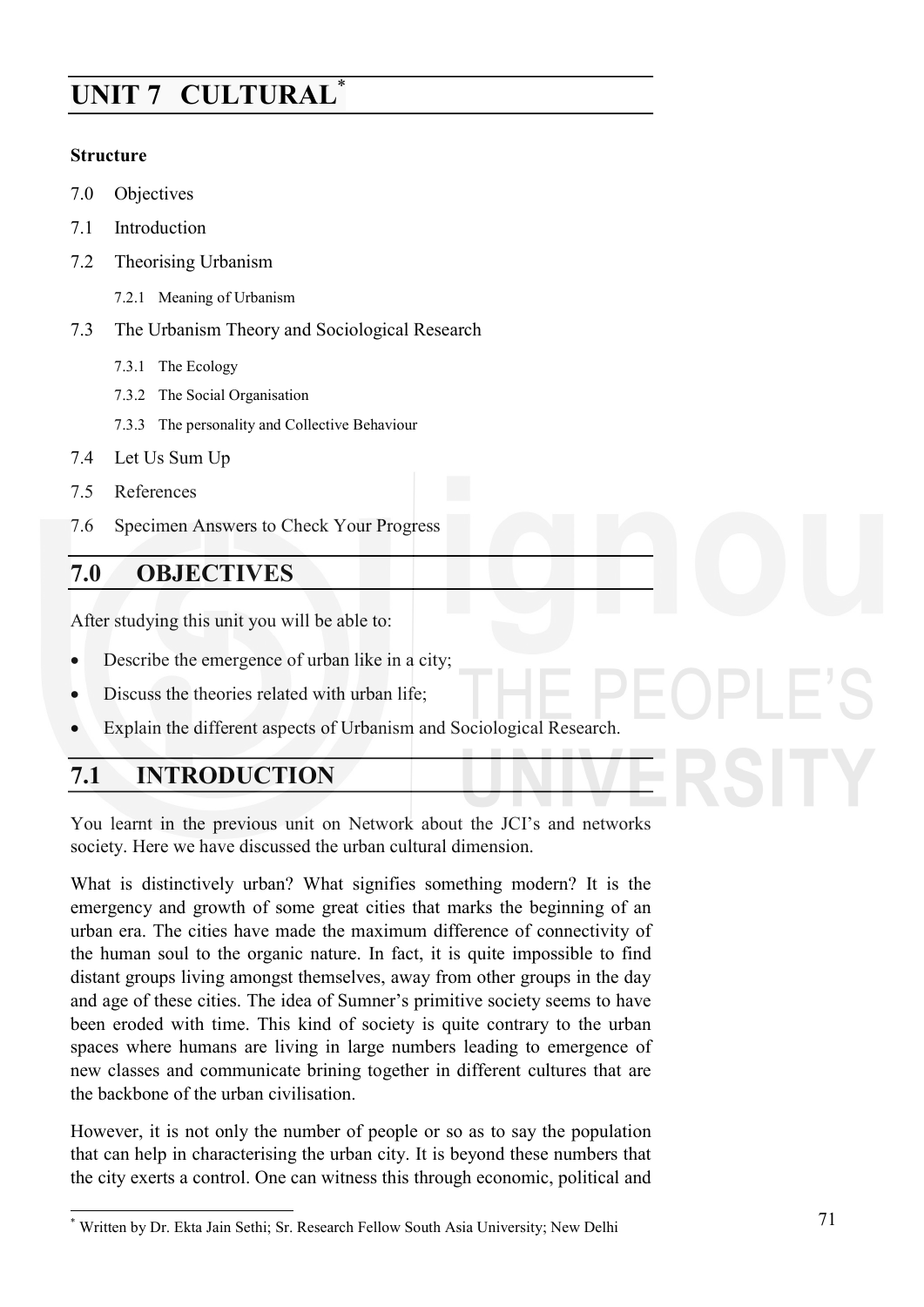social influences that are exerted beyond territorial limits and that bind people from all across the vast cosmos. Thus the city is not just a living space or working arena but also the axis of control.

Modern era is generally defined by the growth of cities and rapid modernisation. While the rate of urbanisation has been different in various countries depending on the influence of industrialisation in the respective countries, yet an effect can be seen everywhere. Also, this has been happening on a much higher rate in countries where industrialisation created a strong foothold. This change from the relatively rural to urban within the same generation has been seen in several industrialised centres like Japan, US etc. the changes has been seen along with a shift of trends within the social life. This shift is interesting to the eye of the sociologist who wishes to understand the changes from rural to urban living. Also, this becomes a very crucial aspect of study to understand and delve deeper into any social problems facing the world today as this elaborates the mode of contemporary living and functioning.

The city definitely has not come up out of nowhere, it is a product of gradual change. Thus it shall be quite rare to see a complete wipe-out of earlier existing forces as they shall always exist in some form along with newer trends. Thus the pre-existing folk society always has an effect and influence over the ways of daily living. Thus, a stark divide or discontinuity between rural and urban is difficult to find. Thus the rural and urban may be regarded as two end of a bridge within which the entire population is spread. It has to be remembered that urbanisation is not only an attraction of rural to urban cities. It is more of an adaptation to an urban mode of living, to the new trends that are associated with the city and through the institutions functioning through the systems of transportation and communication in the cities.

#### **Activity 1**

Discuss the issue of migration from the rural to urban areas in your family. Note down the changes in life style, consumption and leisure activities that has changed for those who lived in the villages whey they came to the city. Write a note of one page on these social and cultural changes in your family and discuss with your peers at your Study Centre.

To differentiate the rural from urban, the density of the population should also show the characteristics that help in marking a city. To define a city in a complete sense, the definition should not only be able to characterise the city but also should give space for variation among different type of cities. For instance, a one-industry city shall be remarkably different from multiindustrial city, an industrial city would differ from a commercial city and so on. Thus, the definition can contain broadly defining features of the urban city but variations should always exist. In addition to this, some focus on the changing rural is also important. This is because the rural is in continuous touch and contact with the urban. It is also important to note that urbanism should not be understood as another form of capitalism or industrialisation.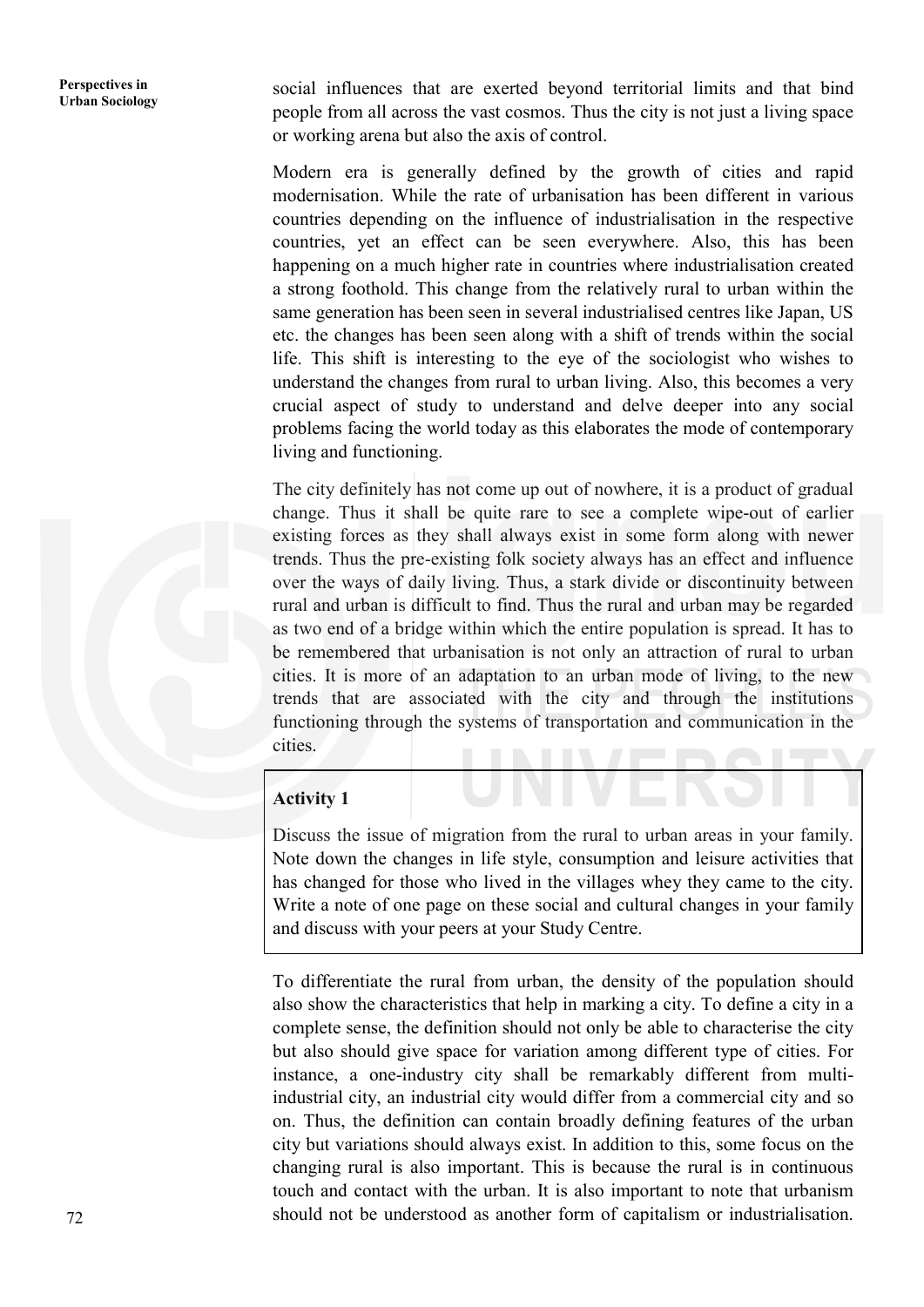Even though the emergence and growth of cities is not apart from the growing technology, capitalism, industry led development; but cities of a different form existed in the pre-industrial era also. Thus, sociologically speaking, city comprises of heterogenous people in a comparatively large and dense area.

The great city remains dominant for several reasons including the existence of vast administrative, financial, technological facilities. Also, cultural institutions of growth are here like educational facilities, press, theatre, concert halls, museums, libraries, radio stations, professional organisations and so on. It is strange that even though city forms such an integral part of our daily lives, studies  $\&$  deliberation over them has been limited. There have been attempts to explain the idea of a city from different perspectives including geographical, political, economic, historical etc. The sociological perspective in addition to others helps in gaining much clarity about the existence of cities. The major factors affecting this are the technological development in the fields of communication as well as transportation that make the city a significant feature of being in our daily life also making the urban way of living move beyond the city boundaries. Through a sociological perspective, one can distinctively define and highlight the features or an urban group life. The number of inhabitants is not a strong marker for an urban city. Urbanism, if understood in terms of a physical limit of an urban city, can be a bit erroneous as urbanism shall go beyond the physical geographical understanding.

## **7.2 THEORISING URBANISM**

In order to understand and explain the city, we must look at and explore the way of understanding and theorizing the concept of urbanism. Though one may find several works highlighting the historical process and relative being of the city; yet some comprehensive sociological work on the city including its mode of living with empirical research is missing from literature. Few of such prominent works include Robert Park's paper 'The City: Suggestions for the Investigation of Human Behaviour in the Urban Environment' & Weber's essay 'Die Stadt' among others.

#### **7.2.1 Meaning of Urbanism**

One of the problems faced while understanding urbanism and cities is the kinds of social action and organisations that exist and function amidst this group of heterogenous individuals. These are diverse and thus putting them all together is a difficult task. We can however, find a few criterion that essentially make the features of a city. A few factors stand out while theorising urbanism. Let's discuss these here.

**Size**: Increased number of inhabitants is bound to change the character of the settlement and the kind of interaction taking place. Large number of people imply a greater range of variation. Thus, the occupations, cultural lifestyles etc. shall vary more here than in the sector of rural habitation. The sentiment of sharing a common heritage, tastes, lineage is comparatively weaker here. Also, the increased number of inhabitants means that all members might not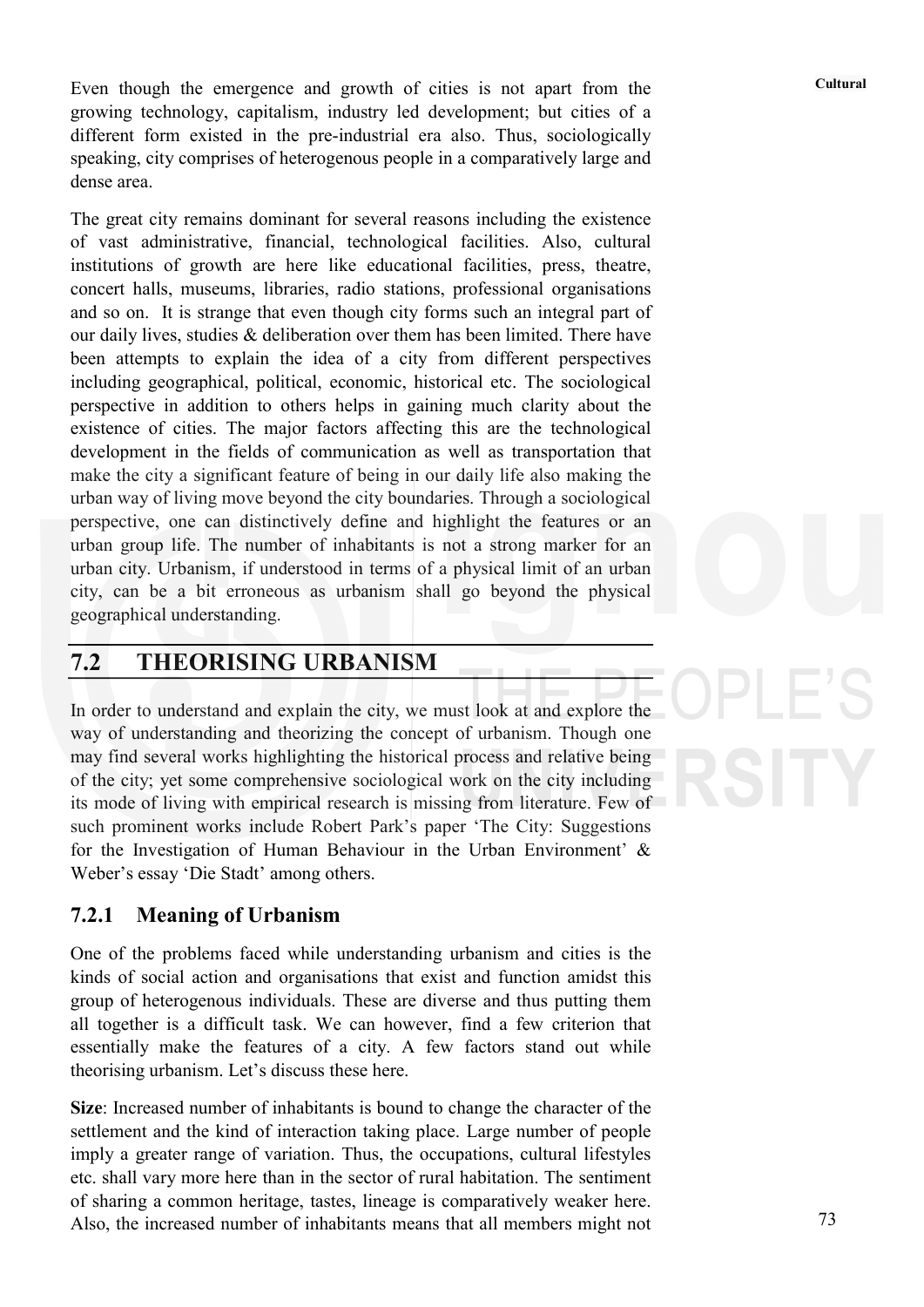be knowing each other personally the same number of interactionas in the small areas which one knows almost every person and to each of whom he has a positive relationship one would be completely at and would fall into an unthinkable mental condition." (Simmel 1903: 201).

**Density**: It is important to note what Durkheim had remarked about the density that with increasing number of population and static area the specialisation shall increase as that is the only way an area can support the increase in numbers. With urban habitation, the physical contacts becomes close but social contacts may remain distant. The needs of the area are felt and changes are made accordingly. For instance, the commercial and residential areas may separate as keeping them together might not yield beneficial results for work or for people.

**Heterogeneity**: The social interaction taking place here is beyond any caste or class barriers. Thus the stratification then becomes even more complexed than simple as it existed in rural settings. With fluctuating statuses, individuals are constantly interacting with varied groups thereby making insecurity a norm of such societies. This also becomes the base for higher sophistication levels amongest the city dwellers. Group membership changes are also quite rapid here owing to greater mobility. Thus, with large number of people entering the city space, there is higher depersonalisation found in larger cities.

The several institutions and facilities are thus being used by a group of different people. Thus, the institutions and organisations need to function so as to satisfy the average individual rather than all people separately. Also, the public utilities like schools, theatres, libraries should act as levelling forces to keep the social order intact.

#### **Check Your Progress I**

Please choose the correct option for each statement?

- 1) What comprises of a good definition of theorising urbanism?
	- a) Size, Density & Race
	- b) Size, Density & Heterogeneity
	- c) Density, Race & Territoriality
- 2.) The emergence of a city means
	- a) Only urban existence
	- b) Complete erosion of rural living
	- c) Gradual change from rural to urban with influences
- 3.) One of the prominent thinkers to work on the idea of a 'City' was:
	- a) Marx
	- b) Goffman
	- c) Park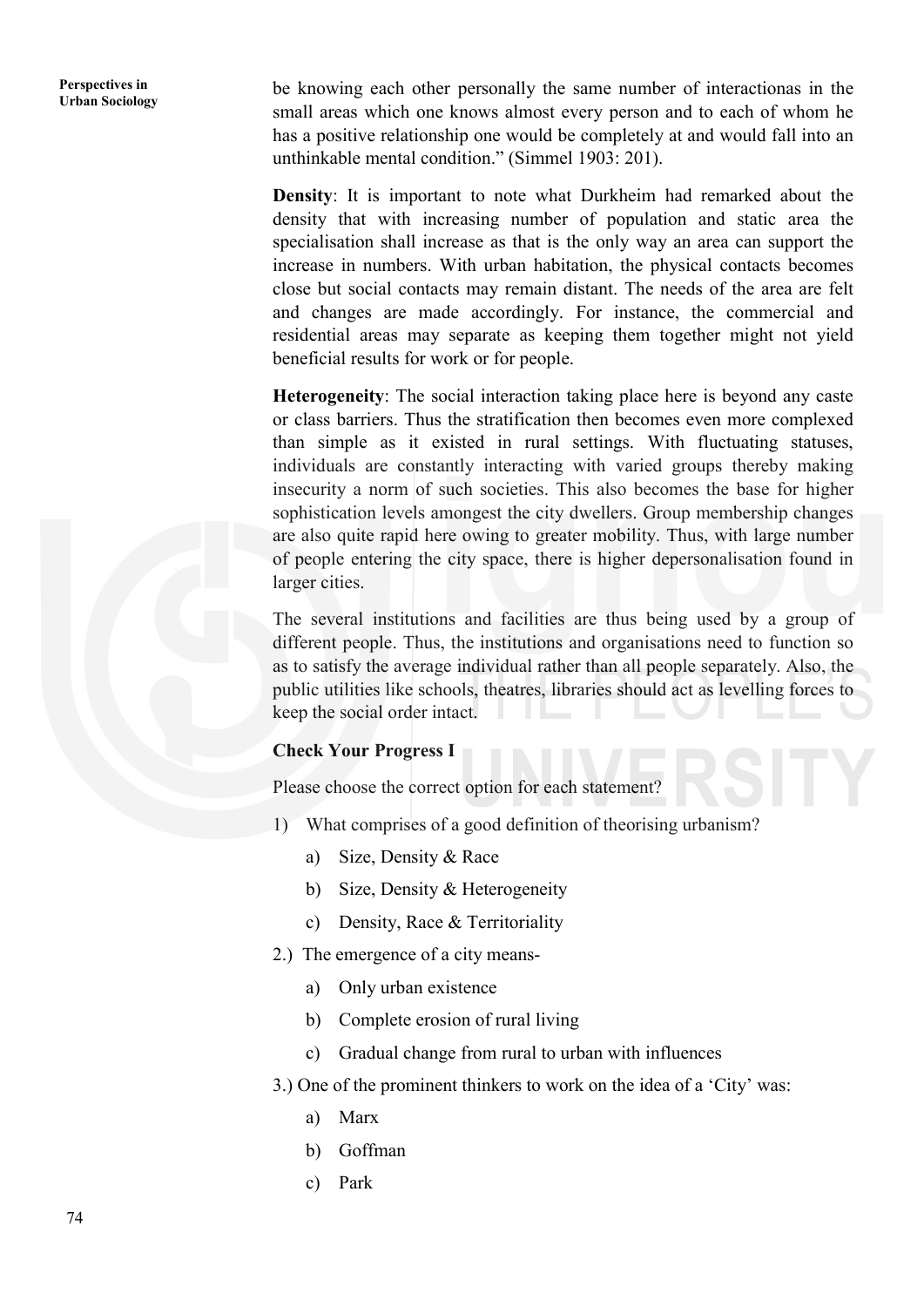# **7.3 THE URBANISM THEORY AND SOCIOLOGICAL RESEARCH**

The sociological perspective of understanding and exploring the city should not be only restricted to the problems or lacking in the domain of sociology per se but should extend their work in a more integrated manner to comprise the whole of the city. Namely the features of the size, density and heterogeneity of the population can help in characterising the city in differentiation to other kinds of existing settlements. Thus, urbanism can be looked at from three vantage points-

- the physical base comprising of the density of population, ecological order and technology existence,
- as a social organisation that has several social institutions within it, interrelationships between them &
- as a mix of different attitudes and ideas leading to forms of social control.

# **7.3.1 The Ecology**

The physical and ecological factors make it easier to understand the city with quantification in terms of size, density & character of the population. Some of the facilities that exist in the city can grow and function only because of the needs existing in the city. Also, these make the cities dominate over the adjoining spaces. It is through the urban population that one can differentiate the city from other areas. For instance, it is evident that the number of younger population is more here than in the rural areas that inhabits more older population and children. Also, the ethnic or racial barriers seem to diminish in the city habitation. People from diverse cultures and recol traits live together here. However, what stands out is the lower birth rate & higher death rate in the cities. This is closely knit with increasing urbanisation. Cities thus become the consumers of human life rather than producers. The entire gamut of processes, institutions, organisations, land uses, mobility, professional set-ups, communication facilities, housing, rentals, transportation are thus all inter-linked and cannot be seen in vacuum from one another forming the city as a whole.

# **7.3.2 The Social Organisation**

The urban life is often understood as leading to weak kinship bonds, lesser solidarity and higher individualism. This is evident from the existing lower birth rates that show the erosion of traditional family structures from the city life. Facilities of recreation, education etc. are transferred beyond the family groups. The fabric of the family changes with smaller sizes, lesser children, late or no marriages and so on. Though one can witness the breakdown of caste and racial barriers, income differentiation becomes a part of this habitation. While there exist higher incomes, there are also increased burdens like that of home rents etc. While the traditional forms of groups have lesser control, newer groups with high inter-dependence of use exist.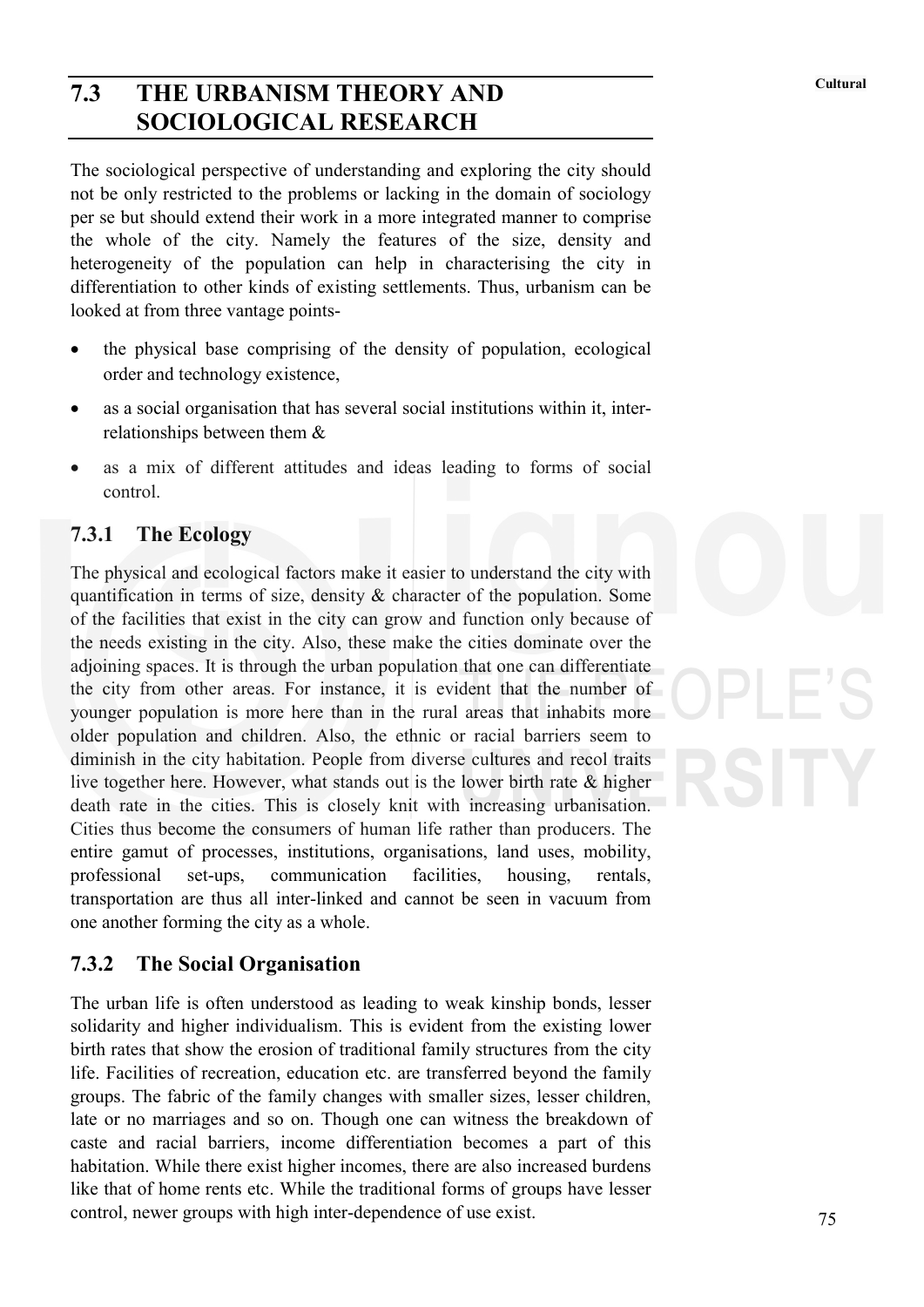#### **Activity 2**

Make a list of characteristics or features that you associate with an 'urbanite' as you understand. Compare your list with those of other learners at your Study Centre.

# **7.3.3 The Personality and Collective Behaviour**

The individual's personality and life choices emanate form the choices offered by groups pertaining to education, political, religious etc. Thus the organisational framework forms the interests, ideas and attitudes of the individual. The organisations thus may not always keep the interests of each individual in mind. This also leads to higher suicide rates, delinquent crime rate, depression corruption etc. This also means that social control is exercised through these formally organised groups in the city. Interest units are created to replace the fading territorial ties and kinship groups.

#### **Check Your Progress 2**



# **7.4 LET US SUM UP**

In this unit on "Cultural" we have explained to you the meaning of the concept of urbanism. How urbanism is the cause of the shift in the traditional social structure found in rural areas. While describing urbanism we have briefly discussed the concept of ecology and social orgnisation. This unit also highlights the emergence of an urban personality and how living in the city or town brings out a distinctly different collective behavior where the formal type of relations are found more predominantly compared with the face to face primary group interactions. Thus, this unit has defined and described the nature of "cultural" in urban sociology.

People from urban areas thus acquire segmental roles owing to their limited interaction with each other. Their dependency on larger groups and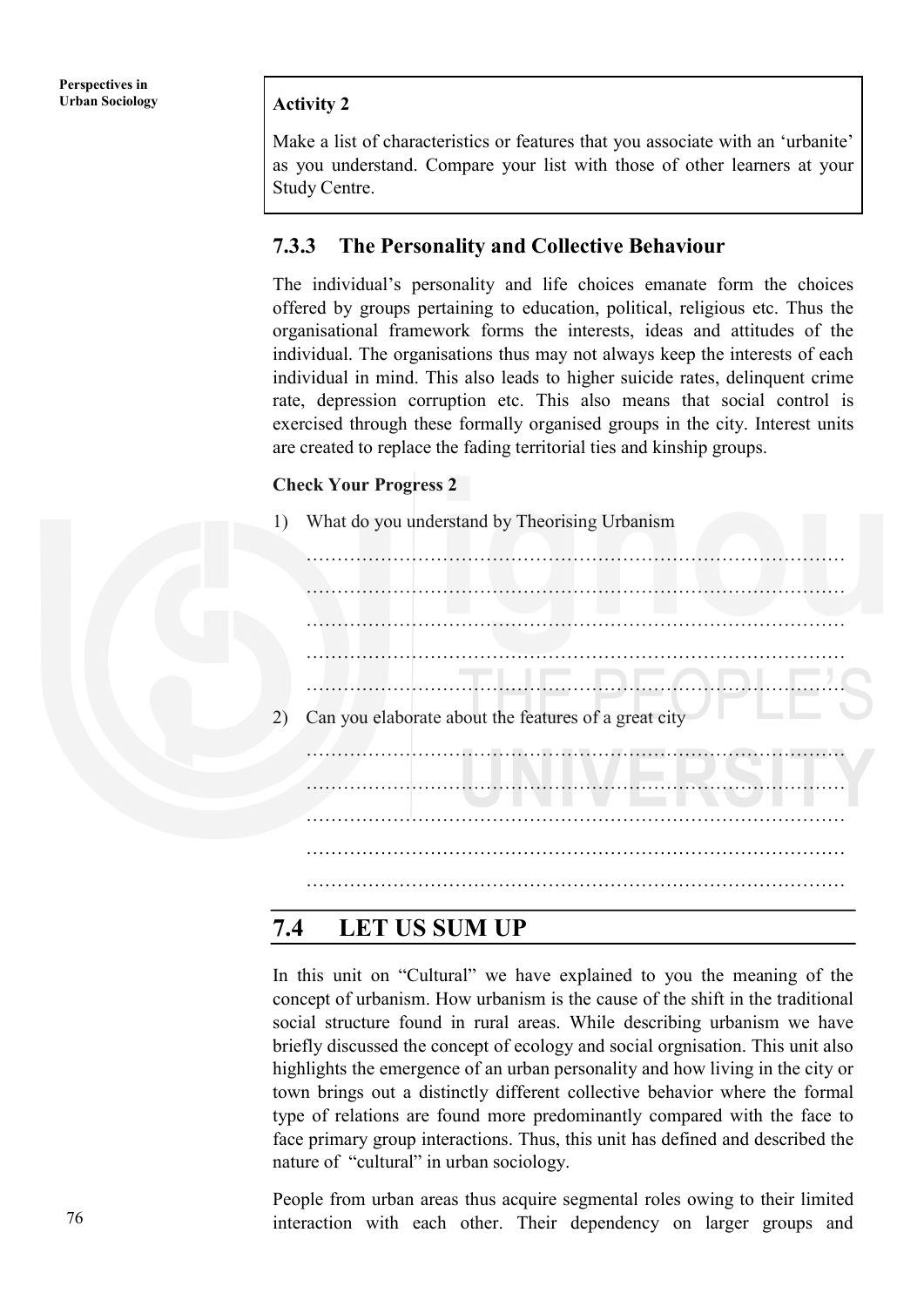organisations is more for daily needs than people from rural areas but their dependency on particular people as such is limited. The contact is superficial and transitory even though face to face. It is these features that also explain the rational attitude being found among the urbanites. When the number of people increases beyond a point one can interact personally need of with only a few. Then one needs to have intermediaries/ mediums/ representation and so on. Thus the voice of the representative becomes significant in the city.

Different areas in the city specialise in different fields. The city thus is a mix of various mosaics where transition from one to another could be abrupt and sudden. As individuals may not know each other properly, the spirit of competition tends to be stronger here. Also, this may lead to certain disorders and mental problems the, depressed.

There are continuous changes in urbanism also. These changes not only affect the cities but would influence the entire world. This unified and holistic knowledge of the city and urbanism can form a part of 'Urban sociology' that is crucial for understanding the contemporary world. Thus, the cultural perspective adds to the understanding of urban city in particular and urban sociology at a larger level.

# **7.5 REFERENCES**

Burgess, Ernest W. (1984). The Growth of the City: An Introduction to a Research Project. In *The City*. Chicago, IL: University Of Chicago Press, pp. 47-62.

Park, Robert E. (1915). The City: Suggestions for the Investigation of Human Behavior in the City Environment. *The American Journal of Sociology* 20, no. 5, Pp 577-612.

Wirth, Louis (1938). Urbanism as a Way of Life, *American Journal of Sociology*, Vol. 44, No. 1, pp. 1-24

# **7.6 SPECIMEN ANSWERS TO CHECK YOUR PROGRESS**

#### **Check Your Progress I**

- 1) b
- 2) c
- 3) c

#### **Check Your Progress 2**

- 1) Theorising urbanism means the attempts that different sociologists and social scientists have made to understand and conceptualise the nature of urban and its impact on society in terms of changes in the life-style.
- 2) Features of a great city depends largely on the location; population from diverse cultures and regions and especially the non-agricultural occupations-professional classes; social organization etc.

**Cultural**